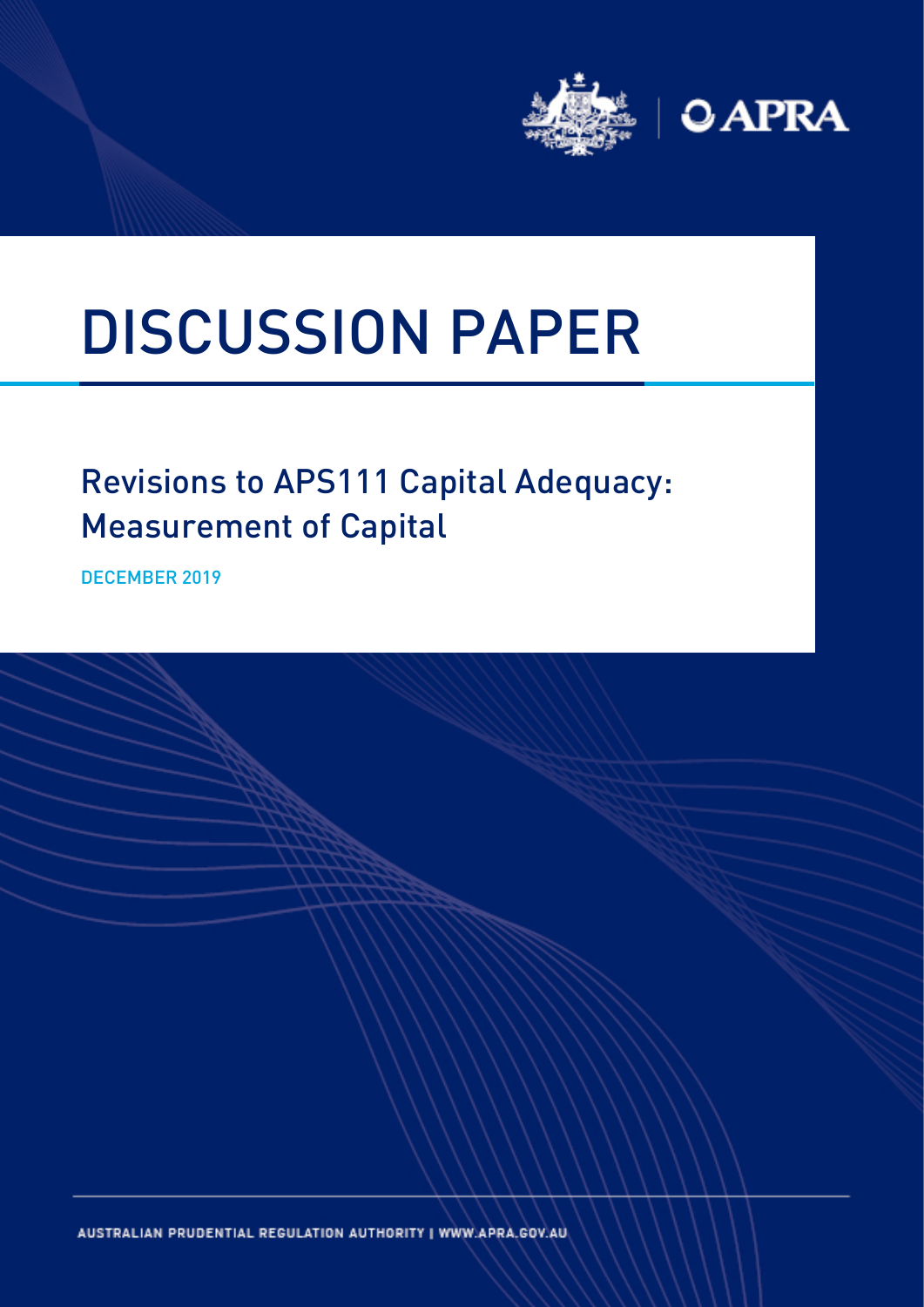## Disclaimer and Copyright

While APRA endeavours to ensure the quality of this publication, it does not accept any responsibility for the accuracy, completeness or currency of the material included in this publication and will not be liable for any loss or damage arising out of any use of, or reliance on, this publication.

## © Australian Prudential Regulation Authority (APRA)

This work is licensed under the Creative Commons Attribution 3.0 Australia Licence (CCBY 3.0). This licence allows you to copy, distribute and adapt this work, provided you attribute the work and do not suggest that APRA endorses you or your work. To view a full copy of the terms of this licence, visi[t https://creativecommons.org/licenses/by/3.0/au/.](https://creativecommons.org/licenses/by/3.0/au/)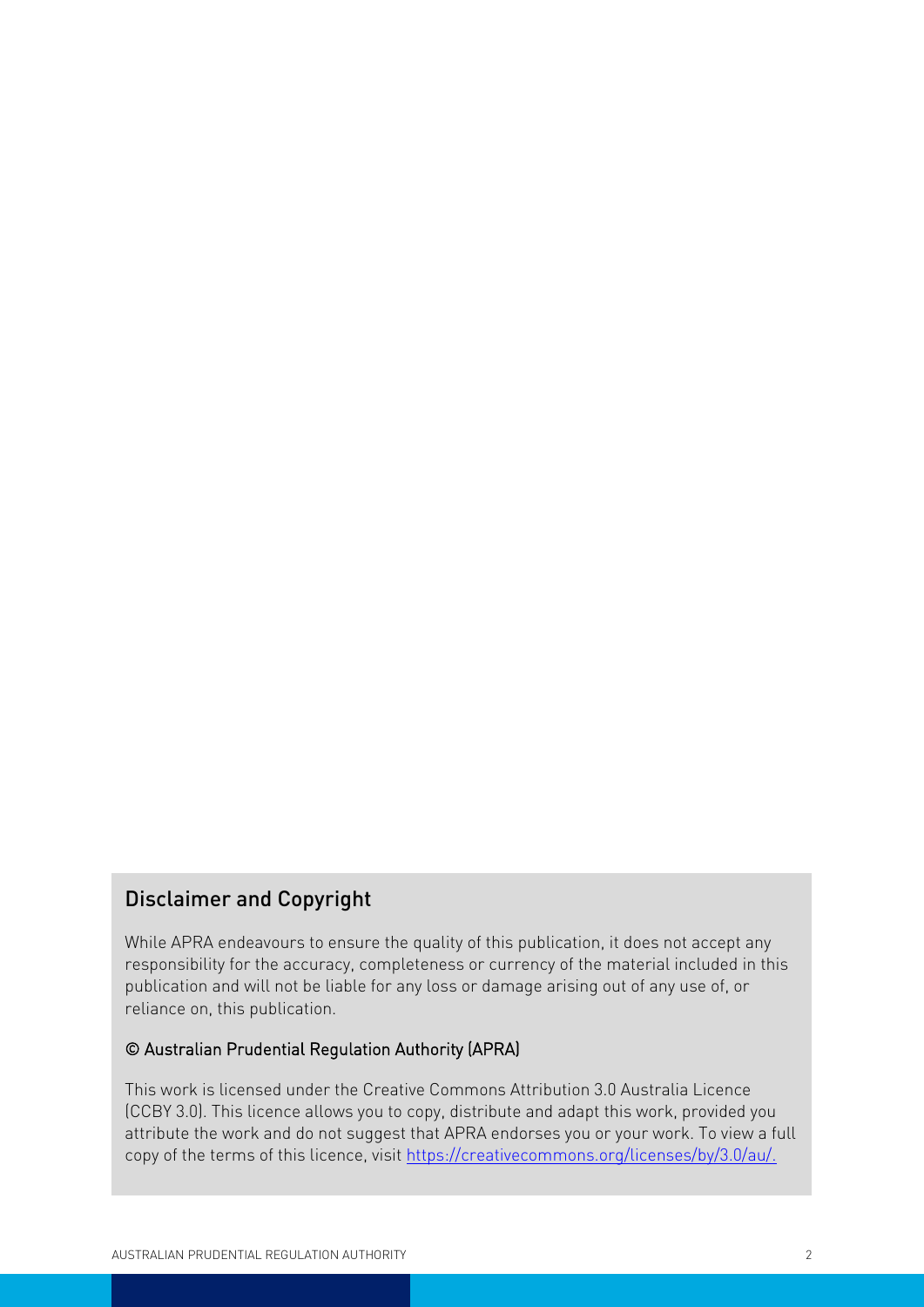## **Contents**

|          | 5<br><b>Executive summary</b>                                                                              |    |  |
|----------|------------------------------------------------------------------------------------------------------------|----|--|
| Glossary |                                                                                                            | 8  |  |
|          | <b>Chapter 1 - Introduction</b>                                                                            | 10 |  |
| 1.1      | Background                                                                                                 | 10 |  |
| 1.2      | <b>Balancing APRA's objectives</b>                                                                         | 11 |  |
| 1.3      | Timetable and next steps                                                                                   | 13 |  |
|          | Chapter 2 - Proposed policy changes to APS 111                                                             | 14 |  |
| 2.1      | Level 1 treatment of equity investments in prudentially regulated subsidiaries                             | 14 |  |
| 2.2      | TLAC holdings                                                                                              | 16 |  |
| 2.3      | Simplicity and transparency of capital instruments                                                         | 17 |  |
| 2.4      | Use of special purpose vehicles and stapled security structures                                            | 18 |  |
| 2.5      | Use of fair values                                                                                         | 18 |  |
|          | Chapter 3 - Other policy issues                                                                            | 20 |  |
| 3.1      | Equity investments in funds management vehicles                                                            | 20 |  |
| 3.2      | Capital arbitrage transactions                                                                             | 21 |  |
| 3.3      | Cross default clauses                                                                                      | 21 |  |
| 3.4      | Funding of capital instruments                                                                             | 22 |  |
| 3.5      | Intra-group capital transactions                                                                           | 22 |  |
| 3.6      | Minority interest and other capital issued out of fully consolidated subsidiaries held<br>by third parties | 22 |  |
| 3.7      | Documentation and statement of compliance                                                                  | 23 |  |
| 3.8      | Disclosure and marketing of capital instruments                                                            | 23 |  |
| 3.9      | Notification to APRA                                                                                       | 23 |  |
| 3.10     | Other clarifications to APS 111                                                                            | 24 |  |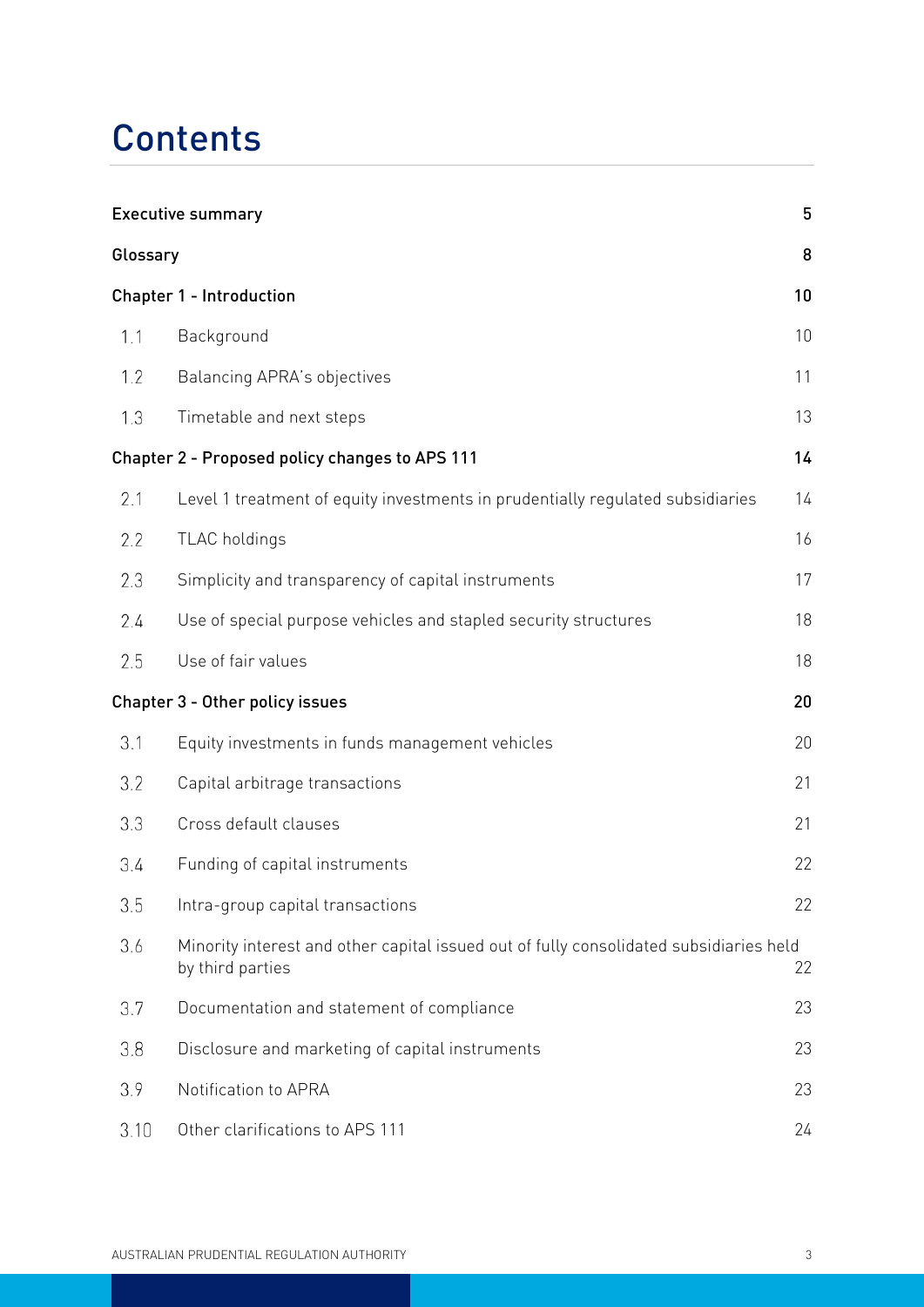|     | <b>Chapter 4 - Consultation</b><br>30                                     |    |
|-----|---------------------------------------------------------------------------|----|
| 4.1 | Request for submissions                                                   | 30 |
| 4.2 | Important disclosure notice – publication of submissions                  | 30 |
| 4.3 | Request for cost-benefit analysis information                             | 30 |
|     | Attachment A: Policy options and estimated comparative net benefits<br>32 |    |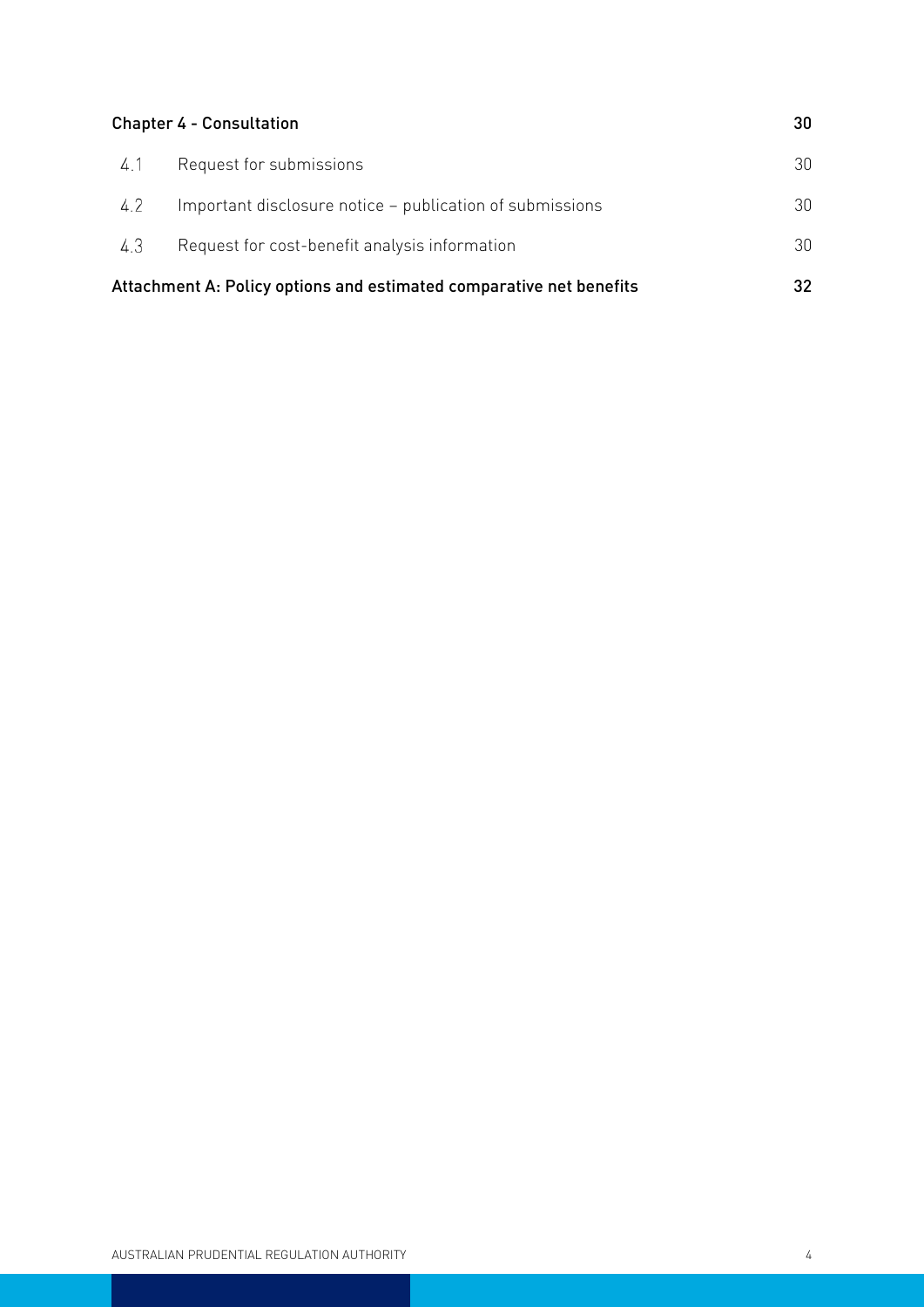# <span id="page-4-0"></span>Executive summary

An authorised deposit-taking institution's (ADI's) capital base is the cornerstone of its financial soundness. Prudential Standard APS 111 Capital Adequacy (APS 111) sets out detailed criteria for measuring an ADI's Regulatory Capital. This Discussion Paper outlines a substantial update to this important Prudential Standard.

The update incorporates further technical information to assist ADIs in issuing capital instruments; recent international standards, statements and guidance on capital adequacy measures; and changes to the capital treatment of a parent ADI's equity investments in banking and insurance subsidiaries.

Since the last significant update to APS 111 in 2013, APRA has made various rulings and published further technical information to assist ADIs with compliance, which APRA is now proposing to incorporate into the Prudential Standard. In addition, the Basel Committee on Banking Supervision (Basel Committee) has released a number of standards, statements and guidance that are relevant to the measurement and determination of Regulatory Capital. These relate to banks' equity investments in funds, banks' holdings of Total Loss Absorbing Capacity (TLAC) instruments and capital arbitrage transactions. APRA is proposing amendments, where appropriate, to APS 111 to incorporate these Basel proposals.

In its recent publications, APRA has also flagged a review of the capital treatment of a parent ADI's equity investments in banking and insurance subsidiaries. This review was prompted in part by recent proposals by the Reserve Bank of New Zealand (RBNZ) to materially increase capital requirements in New Zealand. The RBNZ's proposals and APRA's processes are a natural by-product of both regulators working to protect their respective communities from the costs of financial instability and the regulators continue to support each other as these reforms are developed.

APRA is proposing to change the capital treatment for these exposures and this particular proposal is the most significant amendment to APS 111. In developing the proposal, APRA has considered long-established trans-Tasman arrangements provided for in the Australian Prudential Regulation Authority Act 1998 and the RBNZ's enabling legislation, under which the agencies assist each other in the performance of their regulatory responsibilities. This is particularly important given the four major Australian banks are the shareholders of the major banks in New Zealand.

APRA's capital requirements currently permit ADIs to leverage their investments in banking and insurance subsidiaries, whether domestic or offshore, and as such do not require dollarfor-dollar capital for these investments at the parent company level. This treatment raises the risk that capital held by the parent ADI is not sufficient to support risks to its depositors. Any reforms by other regulators to materially increase their capital requirements, including those proposed by the RBNZ, could exacerbate this risk.

At current levels of equity investment, APRA estimates the existing treatment provides an uplift to the average Common Equity Tier 1 (CET1) Capital ratio across the four major Australian banks of around 100 basis points for their equity investments in New Zealand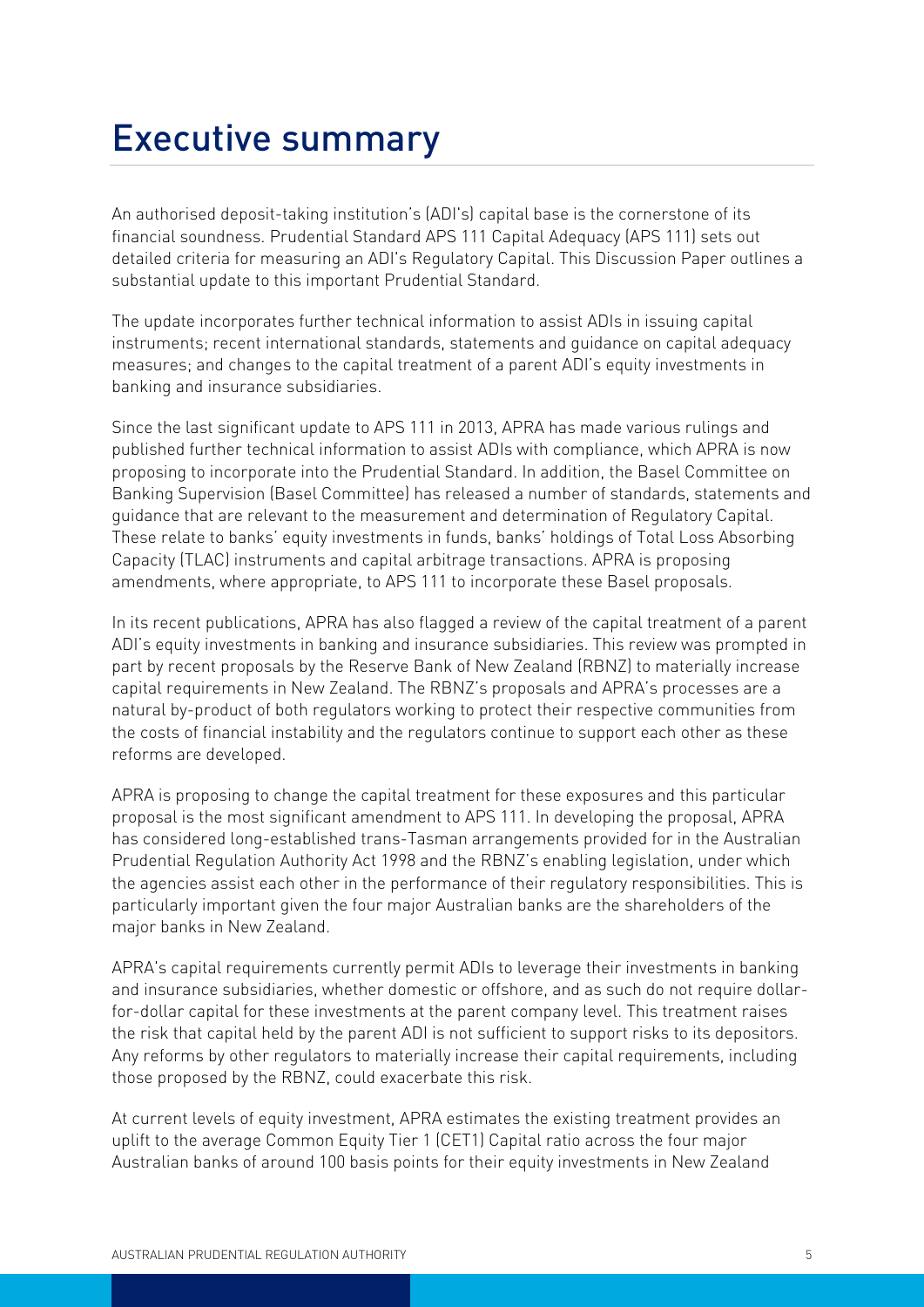banking subsidiaries. As a consequence, capital available to support risks to Australian depositors could be overstated.

As APRA is more concerned about large concentrated exposures, it is proposing to limit the amount of the exposure to an individual subsidiary that can be leveraged to 10 per cent of an ADI's CET1 Capital. This means capital requirements are increasing for large concentrated exposures, as amounts over the 10 per cent threshold would be required to be met dollarfor-dollar by the ADI parent company. APRA is less concerned about small equity exposures in banking and insurance subsidiaries and so capital requirements will decrease for small exposures. Amounts under the 10 per cent threshold would be risk weighted at 250 per cent and included as part of the related party limits detailed in APRA's recently finalised Prudential Standard APS 222 Associations with Related Entities (APS 222). See Box 1 in Chapter 2 of this Discussion Paper for a stylised example of the Level 1 treatment of an investment in a banking subsidiary.

APRA has calibrated the proposed capital requirements so they are broadly consistent with the Basel treatment of a banking group's equity investments in non-consolidated financial entities, and also with the current capital position of the four major Australian banks, in respect of these exposures (i.e. preserving most of the existing capital uplift).

APRA is not proposing a full dollar-for-dollar capital requirement for an ADI's equity investments in these subsidiaries, in recognition of the benefits of subsidiaries that are subject to prudential regulation, and that ownership of banking and insurance subsidiaries generally provides some beneficial diversification. However, as these exposures increase in size, the concentration risk associated such investments start to outweigh the diversification benefits. Requiring dollar-for-dollar capital for amounts above 10 per cent CET1 Capital reduces the risks to Australian depositors of increasing levels of these exposures.

The finalisation of the RBNZ's proposed capital reforms, will, in all likelihood, require higher capital requirements for banks in New Zealand. Should Australian ADIs fund higher capital requirements in New Zealand by retaining the profits of their New Zealand subsidiary banks in those subsidiaries, no material additional capital, in aggregate, is likely to be required by Australian ADIs.

Other proposed changes to APS 111 include:

- promoting simple and transparent capital issuance by removing the allowance for the use of special purpose vehicles (SPVs) and stapled security structures; and
- clarifying and simplifying various parts of APS 111, which comprise the bulk of the proposed changes.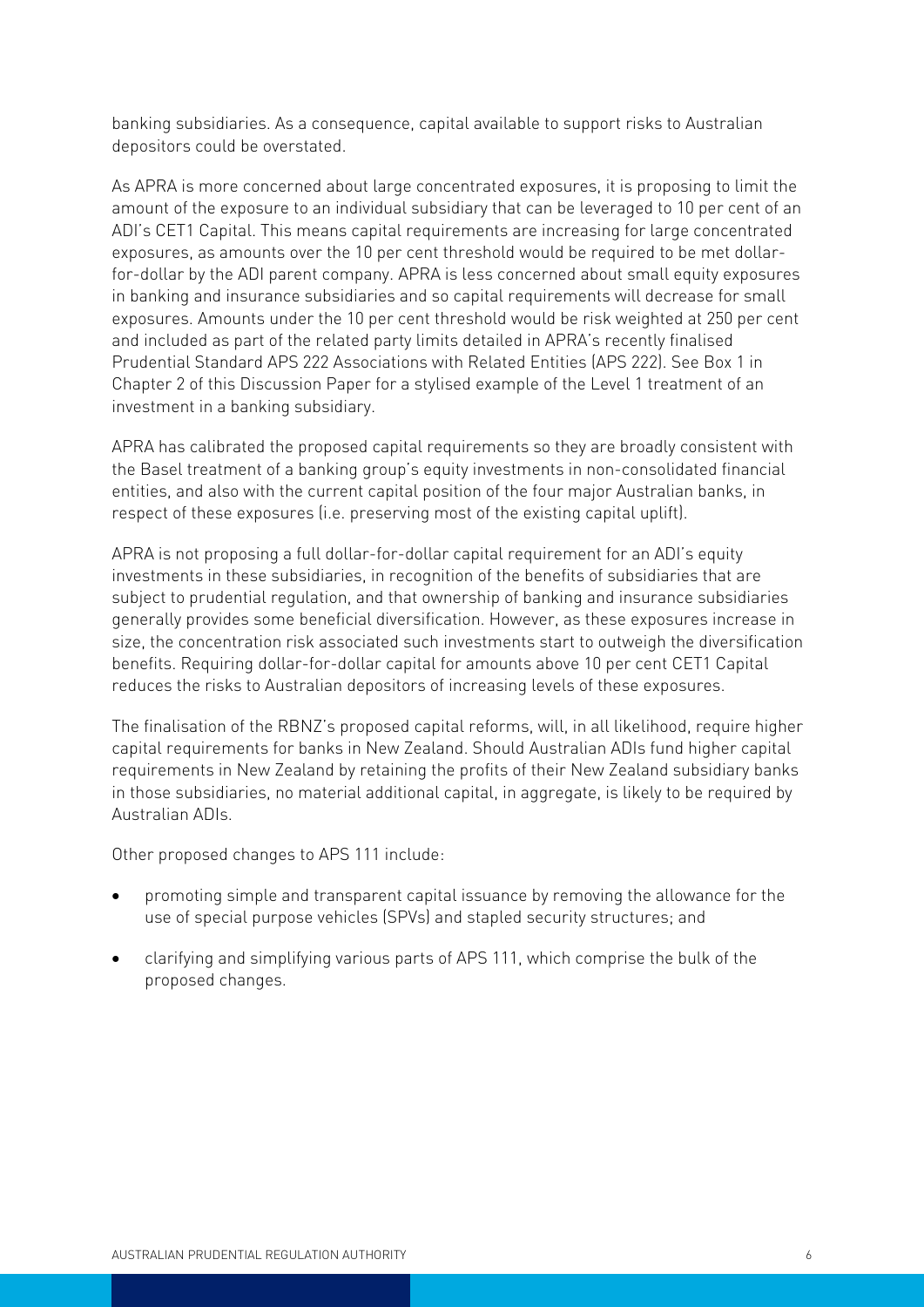APRA does not consider its proposal to remove the use of SPVs and stapled security structures as material as these structures have not been a feature of ADI capital issuance since 2013 and, in the case of stapled security structures, less attractive for ADIs under the Basel III capital reforms.

APS 111 is open for consultation until 31 January 2020. APRA intends to finalise the changes to the Prudential Standard in early 2020 with the updated Prudential Standard to come into force from 1 January 2021. APRA is open to working with impacted ADIs on appropriate transition.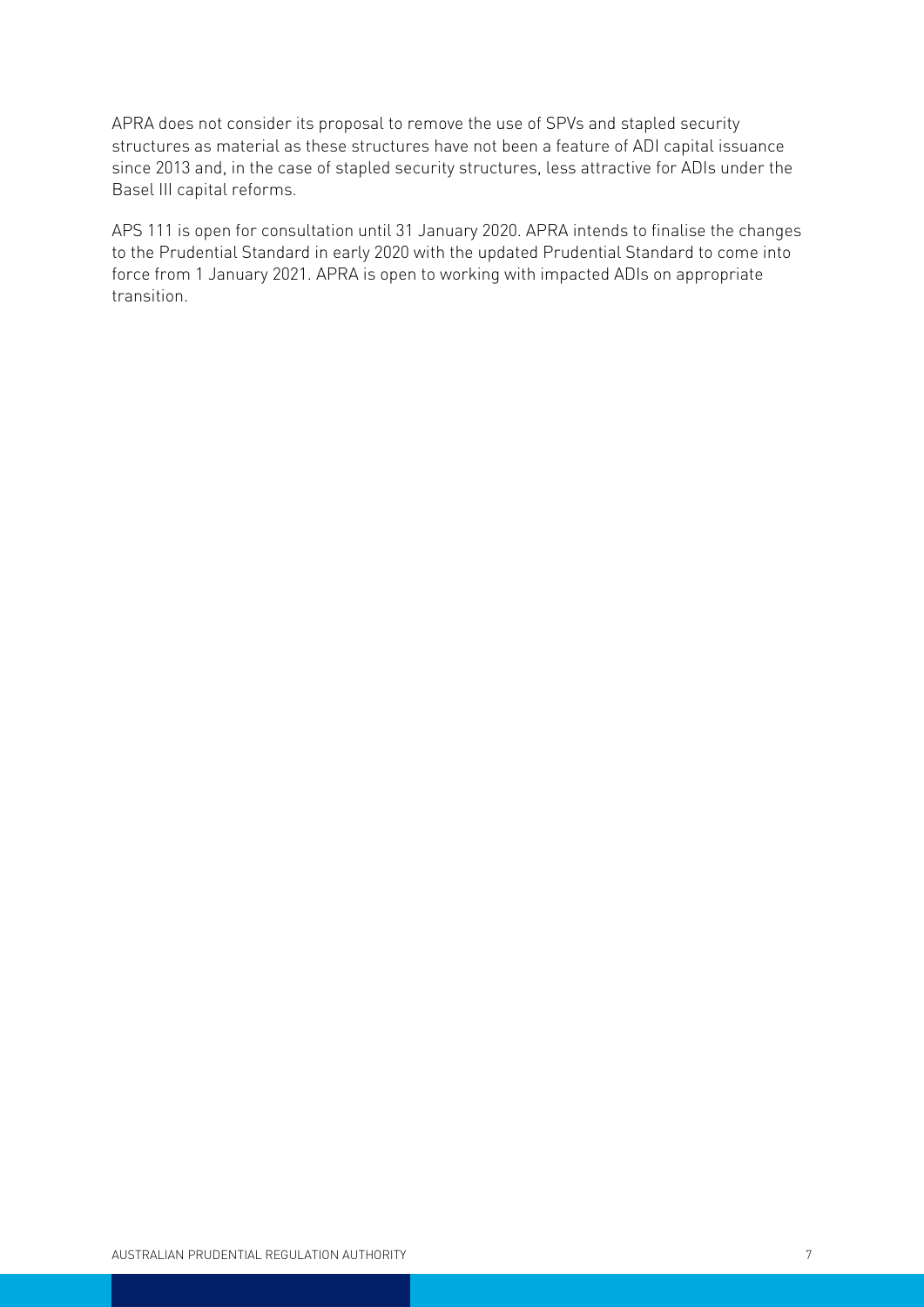# <span id="page-7-0"></span>**Glossary**

| <b>ADI</b>                                 | Authorised deposit-taking institution                                                                                                                                                                                                                                                                                                                                       |
|--------------------------------------------|-----------------------------------------------------------------------------------------------------------------------------------------------------------------------------------------------------------------------------------------------------------------------------------------------------------------------------------------------------------------------------|
| <b>Additional Tier 1</b><br><b>Capital</b> | Capital instruments that provide loss-absorption while the ADI remains a going<br>concern, but do not satisfy all of the criteria for inclusion in CET1 Capital.                                                                                                                                                                                                            |
| <b>APRA</b>                                | Australian Prudential Regulation Authority                                                                                                                                                                                                                                                                                                                                  |
| <b>APS 110</b>                             | Prudential Standard APS 110 Capital Adequacy                                                                                                                                                                                                                                                                                                                                |
| <b>APS 111</b>                             | Prudential Standard APS 111 Capital Adequacy: Measurement of Capital                                                                                                                                                                                                                                                                                                        |
| <b>Basel Committee</b>                     | Basel Committee on Banking Supervision                                                                                                                                                                                                                                                                                                                                      |
| <b>Basel III</b>                           | A series of revisions to the Basel capital framework following the global<br>financial crisis that commenced with the Basel Committee's Basel III: A global<br>regulatory framework for more resilient banks and banking systems,<br>December 2010 (revised June 2011).                                                                                                     |
| <b>CET1 Capital</b>                        | Common Equity Tier 1 Capital. The highest quality component of capital. It is<br>subordinated to all other elements of funding, absorbs losses as and when they<br>occur, has full flexibility of dividend payments and has no maturity date.                                                                                                                               |
| Level 1                                    | The ADI itself or the Extended Licensed Entity.                                                                                                                                                                                                                                                                                                                             |
| Level <sub>2</sub>                         | The consolidation of the ADI and all its subsidiaries other than non-<br>consolidated subsidiaries; or if the ADI is a subsidiary of a non-operating<br>holding company (NOHC), the consolidation of the immediate parent NOHC and<br>all the immediate parent NOHC's subsidiaries (including any ADIs and their<br>subsidiaries) other than non-consolidated subsidiaries. |
| <b>Mutual equity</b><br>interests          | Capital instruments issued by mutually-owned ADIs that meet the definition of<br>CET1 Capital.                                                                                                                                                                                                                                                                              |
| Regulatory<br><b>Capital</b>               | Consists of Tier 1 Capital and Tier 2 Capital.                                                                                                                                                                                                                                                                                                                              |
| <b>Tier 1 Capital</b>                      | The sum of the components of CET1 Capital, Additional Tier 1 Capital, and<br>eligible Mutual Equity Interests that is in excess of the limit for recognition as<br>CET1 Capital.                                                                                                                                                                                            |
| <b>Tier 2 Capital</b>                      | Other components of Regulatory Capital that, to varying degrees, fall short of<br>the quality of Tier 1 Capital but nonetheless contribute to the overall strength<br>of an ADI and its capacity to absorb losses.                                                                                                                                                          |
| <b>TLAC</b>                                | Financial Stability Board (FSB) standard for Total Loss Absorbing Capacity,<br>November 2015. The FSB's TLAC Term Sheet sets out eligibility criteria for<br>TLAC-eligible instruments. For the purpose of the deducting these holdings<br>from Tier 2 Capital, TLAC holdings include: all direct, indirect and synthetic                                                   |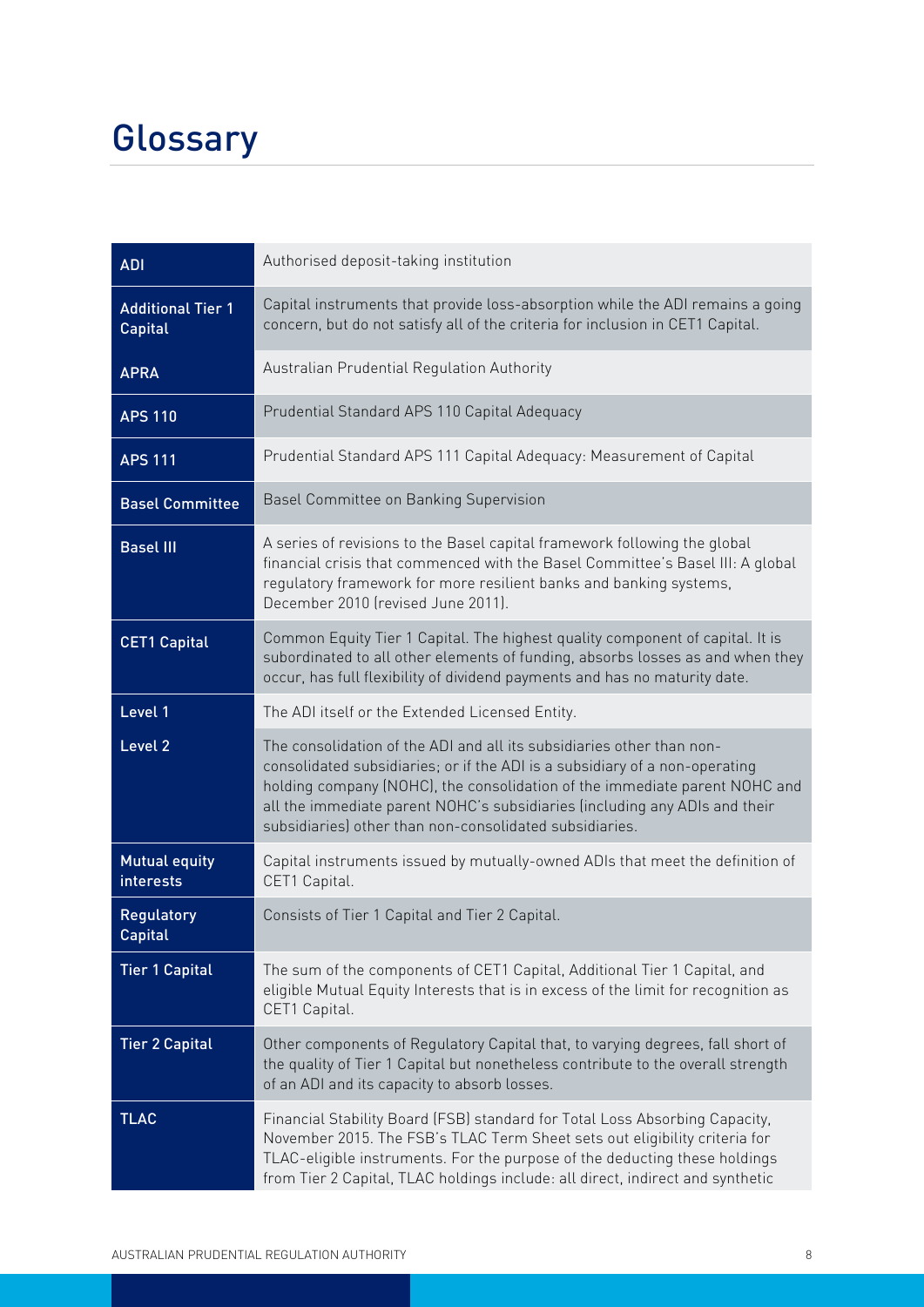holdings of external TLAC; all instruments ranking *pari passu* with subordinated forms of TLAC; and excludes all holdings of instruments or other claims listed in the "Excluded Liabilities" section of the FSB TLAC Term Sheet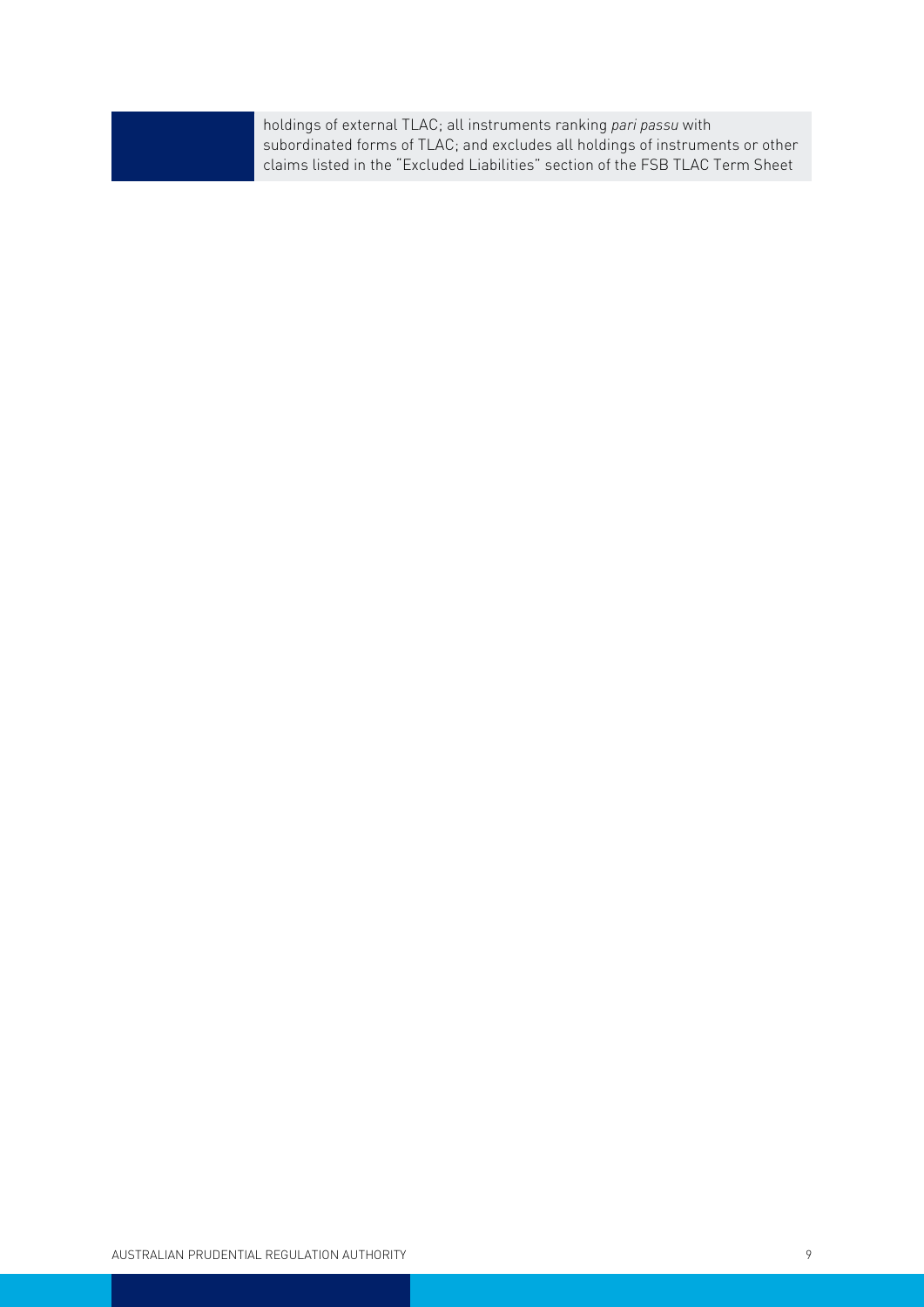# <span id="page-9-0"></span>Chapter 1 - Introduction

#### <span id="page-9-1"></span> $1.1$ Background

APS 111 requires an instrument to have certain characteristics to qualify as Regulatory Capital for an ADI and requires an ADI to make various deductions to determine total Regulatory Capital on both a Level 1 and Level 2 basis.

The key requirements of APS 111 are that an ADI must:

- include in the appropriate category of Regulatory Capital only those capital instruments that meet the detailed criteria for that category;
- ensure all Regulatory Capital instruments are capable of bearing loss on either a 'goingconcern' basis (Tier 1 Capital) or a 'gone-concern' basis (Tier 2 Capital); and
- make certain deductions to capital, mainly from Common Equity Tier 1 (CET1) Capital, to determine total Regulatory Capital.

While Prudential Standard APS 110 Capital Adequacy (APS 110) sets out the minimum capital adequacy measures required by APRA, APS 111 provides the detail of the components of those capital adequacy measures. Certainty and comparability are key elements in the measurement and assessment of capital adequacy across all ADIs.

APS 111 has not significantly changed since 2013 when the Prudential Standard was updated for the Basel III capital reforms. These changes included more detailed criteria for the inclusion of capital instruments in CET1 Capital, Additional Tier 1 Capital (AT1 Capital) and Tier 2 Capital. APRA made minor updates to APS 111 in 2014 and 2017 to allow firstly, mutually owned ADIs to issue AT1 Capital and Tier 2 Capital instruments that provide for conversion into mutual equity interests (MEIs) and secondly, to allow mutually owned ADIs to directly issue MEIs by establishing criteria that must be met for these instruments to be eligible for inclusion in CET1 Capital.

Over time, APRA have provided a number of rulings relating to APS 111 and some of these rulings have addressed a lack of clarity in the content of the Prudential Standard. APRA has also published frequently asked questions (FAQs) to provide further information to assist ADIs in the interpretation of APS 111 with respect to the requirements for AT1 Capital instruments, Tier 2 Capital instruments, and MEIs<sup>[1](#page-9-2)</sup>.

In addition, the Basel Committee has released standards and statements relating to banks' equity investments in funds and banks' investments in TLAC instruments and capital

 $\overline{a}$ 

<span id="page-9-2"></span><sup>1</sup> APRA Measurement of capital - frequently asked questions, updated June 2019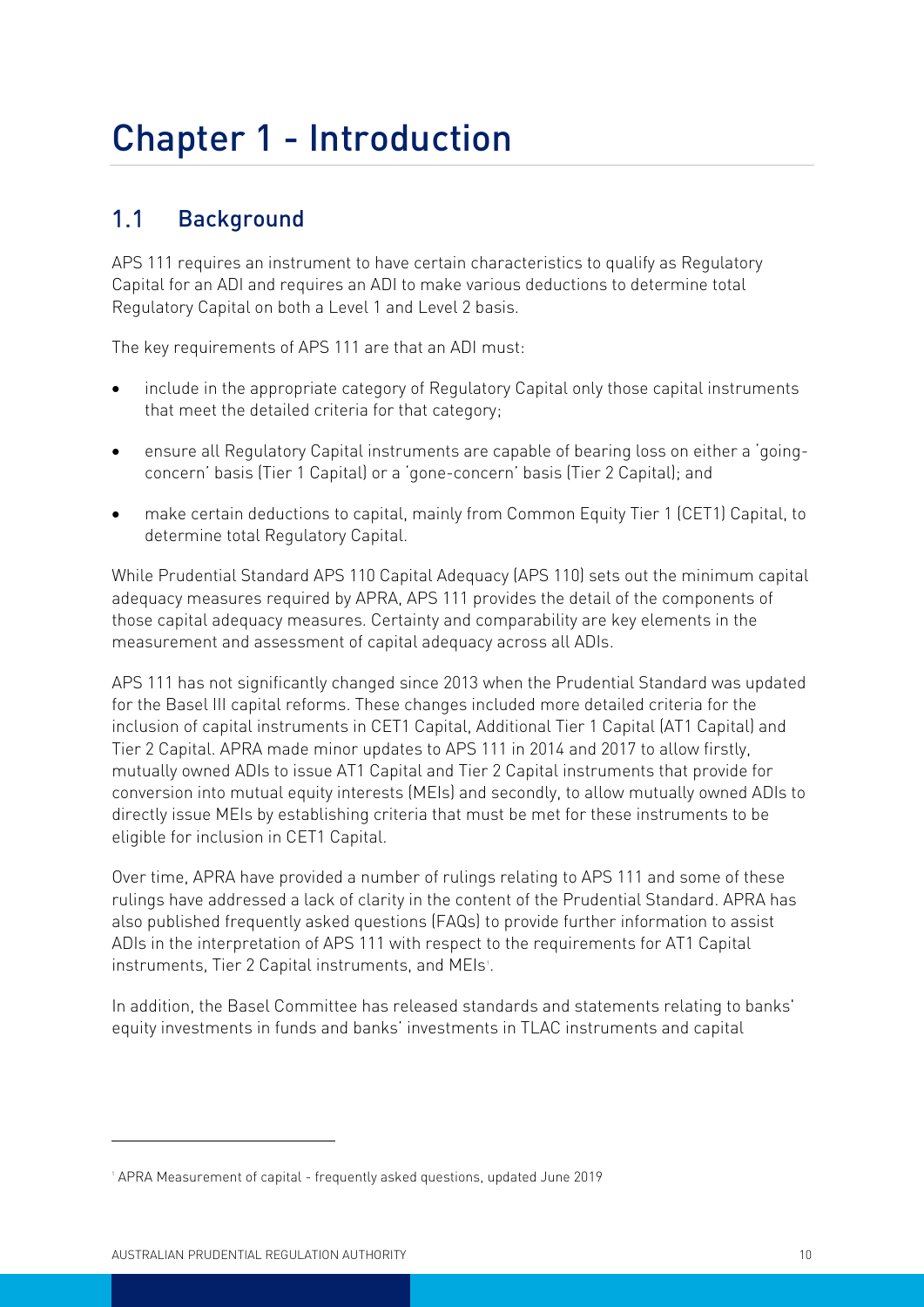arbitrage transactions<sup>[2](#page-10-1)</sup>. The Basel Committee has also published FAQs in regard to the Basel III definition of capital<sup>[3](#page-10-2)</sup>.

APRA is reviewing APS 111 in line with these developments and with the intention of clarifying and simplifying the standard, where appropriate.

As part of this review of APS 111, APRA is also proposing a change to the treatment of a parent ADI's equity investments in banking and insurance subsidiaries. A long-standing principle underlying APRA's capital framework has been that an ADI's equity investments be supported by CET1 Capital deductions, reflecting that equity risk should be borne by shareholders rather than depositors or other creditors. A variant to this principle is at the parent ADI level whereby APRA currently allows ADIs to leverage their investments in banking and insurance subsidiaries. APRA is proposing to amend the current policy by limiting the amount of equity exposures in banking and insurance subsidiaries that can be leveraged to 10 per cent of an ADI's CET1 Capital. Amounts over the 10 per cent threshold would be required to be deducted from CET1 Capital.

# PRIMARY OBJECTIVES Financial safety **Financial system stability**

#### <span id="page-10-0"></span> $1.2$ Balancing APRA's objectives

Improved: The proposed changes to the Prudential Standard are expected to improve financial safety. The proposed changes to the capital treatment of equity investments in banking and insurance subsidiaries reinforces 'unquestionably strong' capital targets at Level 1.

Improved: The proposed changes to the Prudential Standard are expected to improve financial system stability. The proposed changes promote certainty, and comparability which are key elements in the measurement and assessment of capital adequacy across all ADIs.

 $\overline{a}$ 

<span id="page-10-1"></span><sup>2</sup> Basel Committee Capital requirements for banks' equity investments in fund*s*, December 2013, Basel Committee TLAC holdings standard, October 2016, and Basel Committee Statement on capital arbitrage transactions*,* June 2016.

<span id="page-10-2"></span><sup>3</sup> Basel Committee, Basel III definition of capital – Frequently asked questions September 2017 (update of FAQs published in December 2011).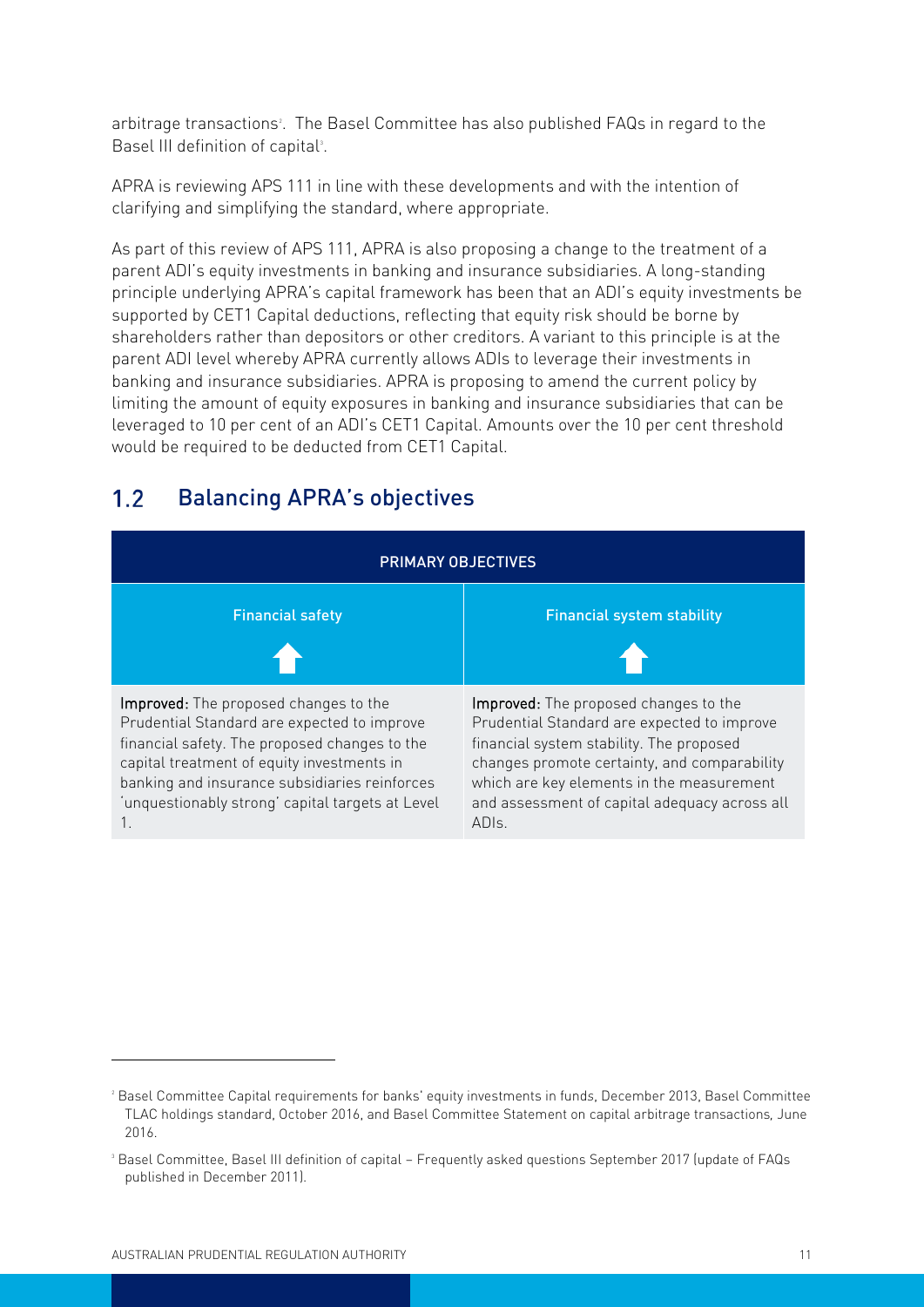|                                  | <b>OTHER CONSIDERATIONS</b>                                                                                                                                                                                                                                                                                                                                                                                                                                                                                                                                                                                                                                                                                                                                                                                                                                                                                                                                                                                                                                                                                                                                                                                                                                                                                                                                                                                                                                                                                                                                                                                                                                                                                                                                                                                                                                                                                                                                                                                                                                                                                                                                                                                                                                                                  |
|----------------------------------|----------------------------------------------------------------------------------------------------------------------------------------------------------------------------------------------------------------------------------------------------------------------------------------------------------------------------------------------------------------------------------------------------------------------------------------------------------------------------------------------------------------------------------------------------------------------------------------------------------------------------------------------------------------------------------------------------------------------------------------------------------------------------------------------------------------------------------------------------------------------------------------------------------------------------------------------------------------------------------------------------------------------------------------------------------------------------------------------------------------------------------------------------------------------------------------------------------------------------------------------------------------------------------------------------------------------------------------------------------------------------------------------------------------------------------------------------------------------------------------------------------------------------------------------------------------------------------------------------------------------------------------------------------------------------------------------------------------------------------------------------------------------------------------------------------------------------------------------------------------------------------------------------------------------------------------------------------------------------------------------------------------------------------------------------------------------------------------------------------------------------------------------------------------------------------------------------------------------------------------------------------------------------------------------|
| <b>Efficiency</b>                | Improved: The proposed changes to the Prudential Standard are expected to<br>improve efficiency. The proposed changes are expected to provide greater<br>clarity for ADIs. The proposed changes to the requirements for disclosure and<br>marketing of capital instruments are expected to improve the transparency of<br>these instruments, and assist in their issuance.                                                                                                                                                                                                                                                                                                                                                                                                                                                                                                                                                                                                                                                                                                                                                                                                                                                                                                                                                                                                                                                                                                                                                                                                                                                                                                                                                                                                                                                                                                                                                                                                                                                                                                                                                                                                                                                                                                                   |
| <b>Competition</b>               | The impact of the proposed changes to the Prudential Standard on<br>competition is expected to be neutral.<br>All ADIs, regardless of size, are subject to the same criteria for which the<br>capital instruments they issue must meet to qualify as Regulatory Capital and<br>the various deductions to be made to determine total Regulatory Capital.<br>Clarifications associated with these criteria are the bulk of the proposed<br>changes to the Prudential Standard and are not expected to impact<br>competition.<br>APRA's proposal for the capital treatment of a parent ADI's equity<br>investments in banking and insurance subsidiaries is not expected to<br>disadvantage small ADIs compared to large ADIs. For ADIs that hold small<br>equity investments in banking and insurance subsidiaries, APRA's proposals<br>will reduce capital costs. However, ADIs that have large concentrated equity<br>investments in banking and insurance subsidiaries will have increased capital<br>costs and are likely to be disadvantaged. That said, the proposal is only likely<br>to result in increased capital costs for a small number of large ADIs.<br>These large ADIs may address increased capital costs a number of ways,<br>including restructuring their business or reducing their exposure and would<br>have flexibility in managing their capital in response to the proposal, including<br>increasing retained earnings.<br>Should a strategic response to an increase in capital costs be to divest part or<br>all of their affected subsidiaries, then affected ADIs may become more<br>concentrated, potentially reducing revenue diversity. That said, higher capital<br>costs associated with the proposals are unlikely to affect particular product<br>markets or competition as a whole as there is no direct linkage between the<br>increased capital costs and any particular portfolio or product.<br>The costs of an ADI monitoring and complying with the proposed changes will<br>have no impact on competition. All ADIs would have existing systems and data<br>to monitor exposure levels and capital requirements. Capital compliance<br>costs primarily relate to performing an alternative capital calculation and are<br>considered immaterial. |
| <b>Contestability</b>            | No change. The proposed changes to the Prudential Standard has no impact<br>on the ability of new entrants to enter the banking industry.                                                                                                                                                                                                                                                                                                                                                                                                                                                                                                                                                                                                                                                                                                                                                                                                                                                                                                                                                                                                                                                                                                                                                                                                                                                                                                                                                                                                                                                                                                                                                                                                                                                                                                                                                                                                                                                                                                                                                                                                                                                                                                                                                    |
| <b>Competitive</b><br>neutrality | No change. The proposed changes to the Prudential Standard does not create<br>advantage for public sector entities relative to other market participants <sup>4</sup> .                                                                                                                                                                                                                                                                                                                                                                                                                                                                                                                                                                                                                                                                                                                                                                                                                                                                                                                                                                                                                                                                                                                                                                                                                                                                                                                                                                                                                                                                                                                                                                                                                                                                                                                                                                                                                                                                                                                                                                                                                                                                                                                      |

<span id="page-11-0"></span><sup>4</sup> APRA has previously interpreted the objective of competitive neutrality as ensuring consistency in the treatment of classes or types of institutions. To ensure alignment with Parliament's original intention, APRA now follows the more common usage of this term (for example, as found in the Commonwealth Competitive Neutrality Policy Statement). Ensuring consistency in regulatory treatment now falls within the competition objective.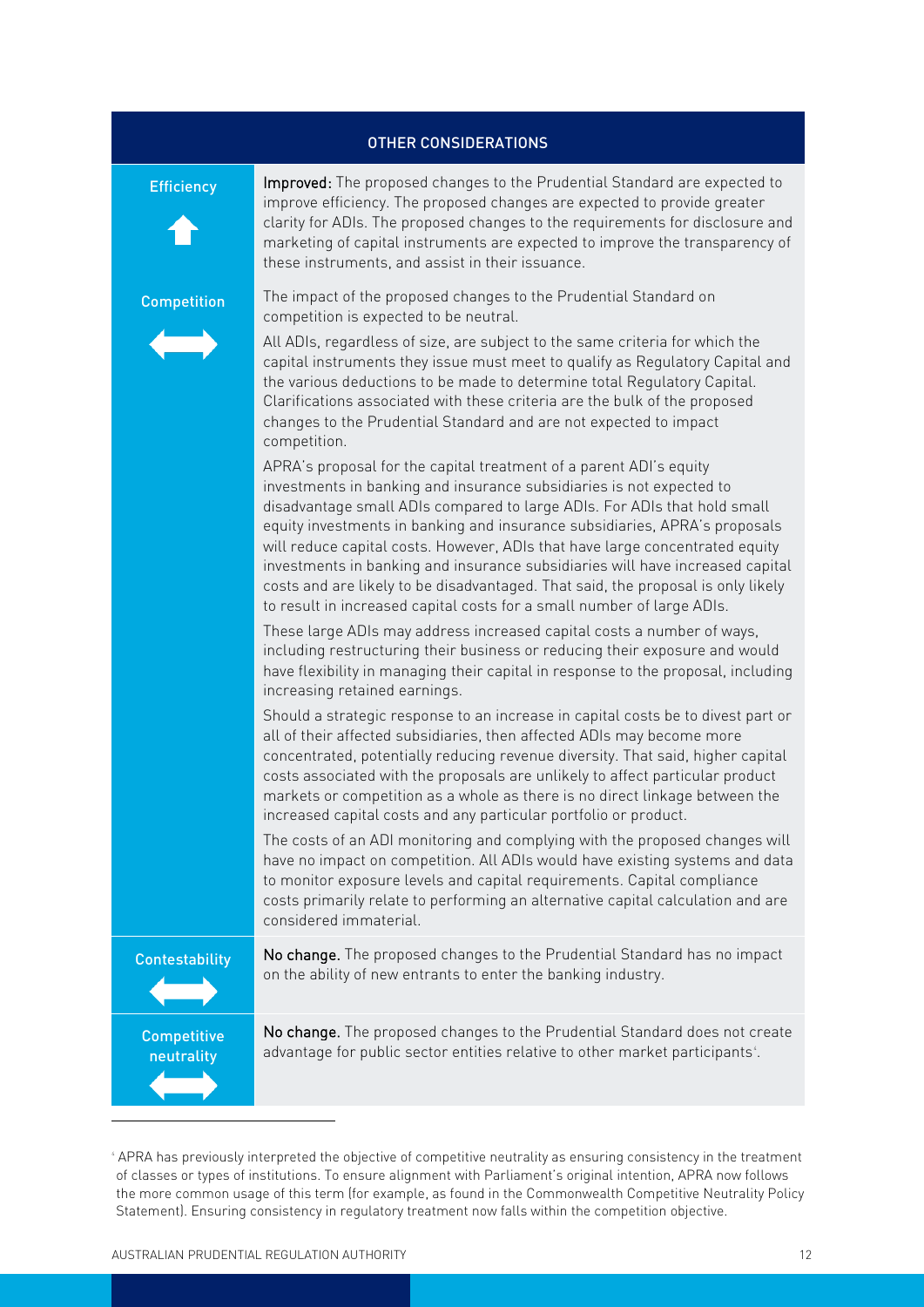#### <span id="page-12-0"></span> $1.3$ Timetable and next steps

APRA intends to finalise the changes to the Prudential Standard in early 2020, with the requirements expected to come into force from 1 January 2021.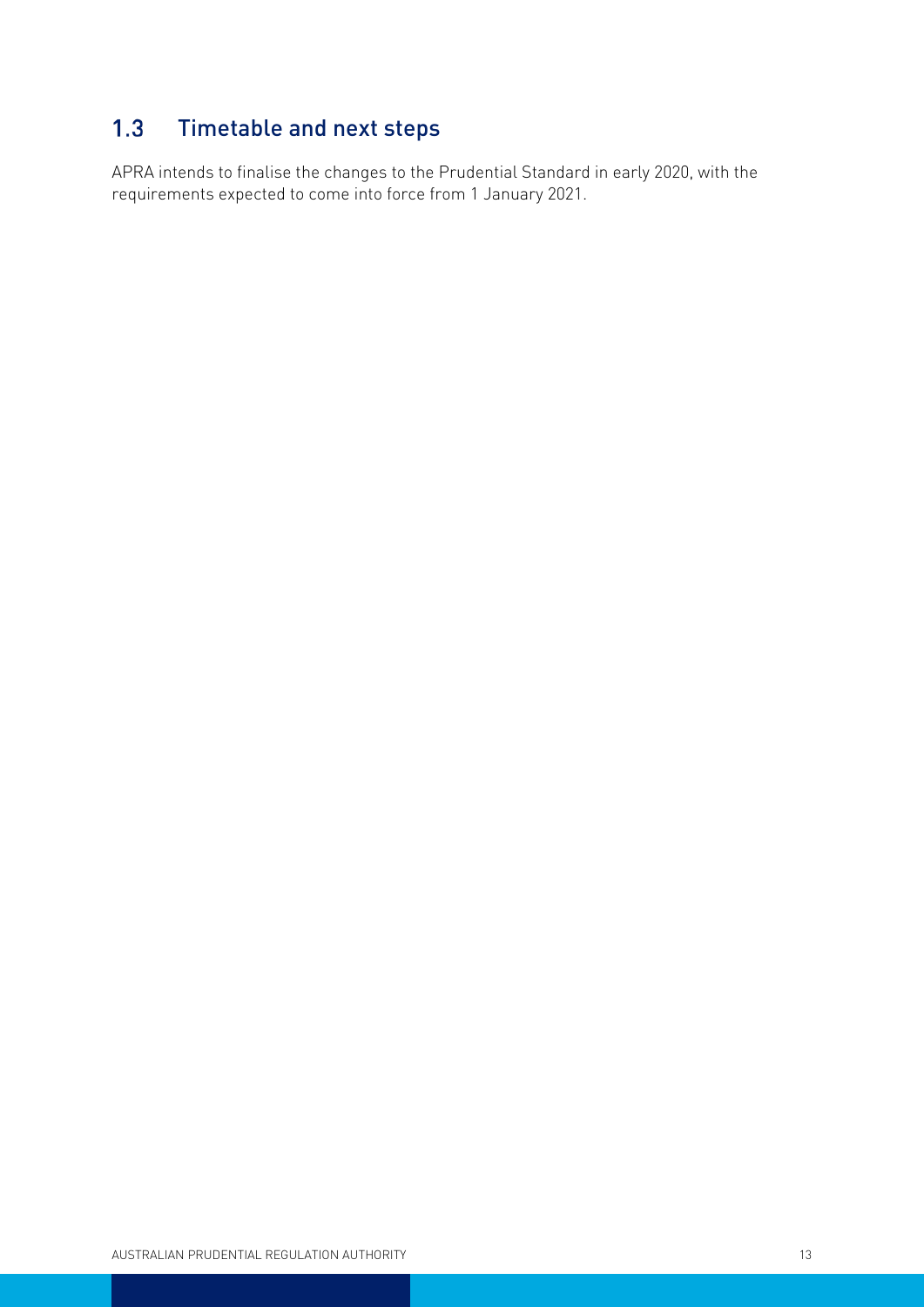# <span id="page-13-0"></span>Chapter 2 - Proposed policy changes to APS 111

## <span id="page-13-1"></span> $2.1$ Level 1 treatment of equity investments in prudentially regulated subsidiaries

In its June 2019 Response to Submissions Paper, Revisions to the capital framework for authorised deposit-taking institutions and August 2019 Response to Submissions Paper, Revisions to the related entities framework for ADIs, APRA flagged a review of the existing approach to risk-weighting an ADI's equity investments in other ADIs and equivalent overseas deposit-taking institutions and insurance subsidiaries at Level 1[5](#page-13-2).[6](#page-13-3)

APS 111 provides a long-standing treatment which allows an ADI at Level 1 to risk weight, after deduction of any intangibles component, at 300 per cent (if the subsidiary is listed) or 400 per cent (if the subsidiary is unlisted), its equity investments in banking and insurance subsidiaries<sup>[7](#page-13-4)</sup>. This is a variant to APRA's general capital treatment of equity exposures, which are required to be deducted from CET1 Capital.

The current treatment recognises, in part, that an intra-group equity investment in a prudentially regulated subsidiary, usually offshore, may warrant a favourable capital treatment compared to a full capital deduction, as a prudentially regulated subsidiary could represent lower risk to the parent ADI compared to a non-prudentially regulated subsidiary. Equity investments in banking and insurance subsidiaries may also provide the parent ADI with more diverse revenue streams.

However, departure from the general capital treatment of deduction for an equity exposure must be weighed against having appropriate levels of capital available to protect the parent ADI's depositors. In measuring Regulatory Capital at the parent ADI level, the existing risk weights applied to these exposures provide an incentive for an ADI to support these investments with debt, allowing the equity investment to be levered. This has the effect of overstating capital available at the parent ADI level.

To address this issue, APRA is proposing to limit the extent to which an ADI may use debt to fund these exposures. ADIs, at Level 1, will be required to deduct these equity investments from CET1 Capital, but only to the extent the investment in the subsidiary is in excess of 10 per cent of CET1 Capital. An ADI may risk weight the investment, after deduction of any intangibles component, at 250 per cent to the extent the investment is below this 10 per cent

 $\overline{a}$ 

<span id="page-13-2"></span><sup>5</sup> APRA Response to Submissions, Revisions to the capital framework for authorised deposit-taking institutions, June 2019.

<span id="page-13-3"></span><sup>6</sup> APRA Response to Submissions Paper, Revisions to the related entities framework for ADIs, August 2019.

<span id="page-13-4"></span><sup>7</sup> An 'equivalent overseas deposit-taking institution' refers to an overseas financial institution that is subject to equivalent minimum prudential standards and level of supervision as an ADI.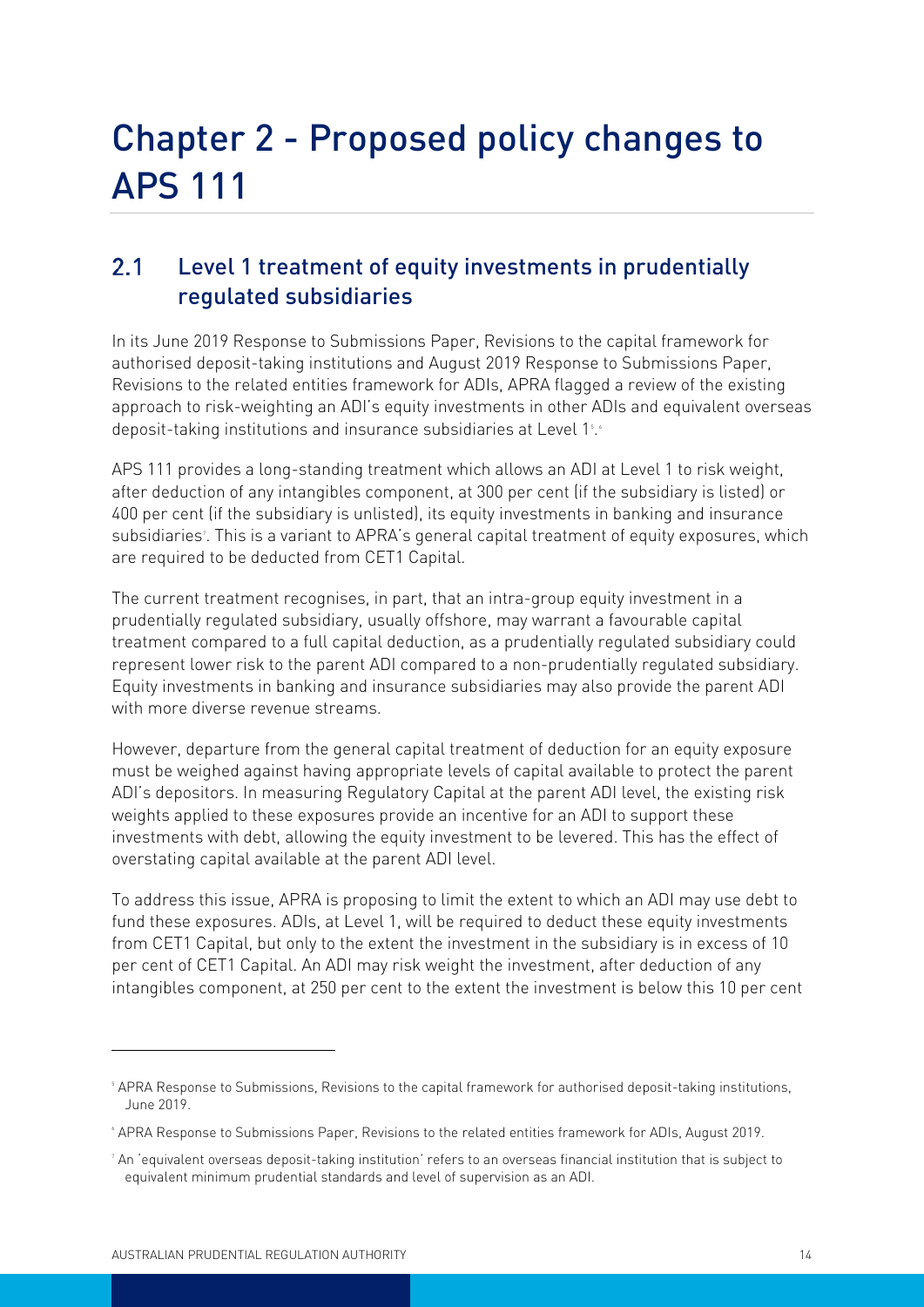threshold. The amount of the exposure that is risk weighted would be included as part of the related party limits detailed in the recently finalised APS 222<sup>®</sup>.

In proposing this capital treatment, APRA is less concerned about small equity investments in banking and insurance subsidiaries and more concerned about large concentrated equity investments. For ADIs whose investments in banking and insurance subsidiaries are currently below 10 per cent of CET1 Capital, the proposal will likely provide a capital uplift as the risk weight for equity exposures under the threshold will reduce from 400 per cent currently to 250 per cent. However, for ADIs that have large concentrated exposures, there is likely a requirement to hold more capital.

APRA has considered, but is not proposing, a full deduction of equity investments in banking and insurance subsidiaries. The existing treatment is long-standing, recognises the benefits of subsidiaries that are subject to prudential regulation, and recognises that ownership of banking and insurance subsidiaries generally provides some beneficial diversification to ADIs and therefore may have a positive effect on financial safety and stability. Should a strategic response (to a full deduction) be to divest part or all of their subsidiaries, ADIs may become more concentrated, potentially reducing revenue diversity and viable recovery options in a domestic stress event.

In proposing this change to the existing treatment, APRA has considered the impact of the proposals, particularly on the four major Australian banks' investments in their New Zealand banking subsidiaries, which are material from both a business and capital perspective. At current levels of the equity investments, APRA estimates the existing treatment to allow riskweighting rather than deduction provides an uplift to the average CET1 Capital ratio across the four major banks of around 100 basis points.

Based on data available to APRA and at an industry level, the impact of the proposed treatment is limited and that capital requirements remain, in aggregate, consistent with APRA's intent under the 'unquestionably strong' framework. The capital outcome does, however, vary for individual ADIs, with a relatively larger impact on those ADIs invested relatively more in offshore subsidiaries compared to more domestically focused peers. Notwithstanding, reforms to strengthen capital in offshore subsidiaries by other regulators, including the implementation of the RBNZ's proposed capital reforms, could require a substantial amount of additional capital beyond APRA's unquestionably strong benchmarks.

APRA considers that its proposal balances the issues noted above with the objective of ensuring sufficient capital is held against the business of the ADI to support risks to Australian depositors. Importantly, the proposal ensures that APRA's 'unquestionably strong' framework applies at both the ADI (Level 1) and consolidated group (Level 2) levels, consistent with APRA's original intent.

 $\overline{a}$ 

<span id="page-14-0"></span><sup>8</sup> APRA Response to Submissions Revisions to the related entities framework for ADIs, August 2019.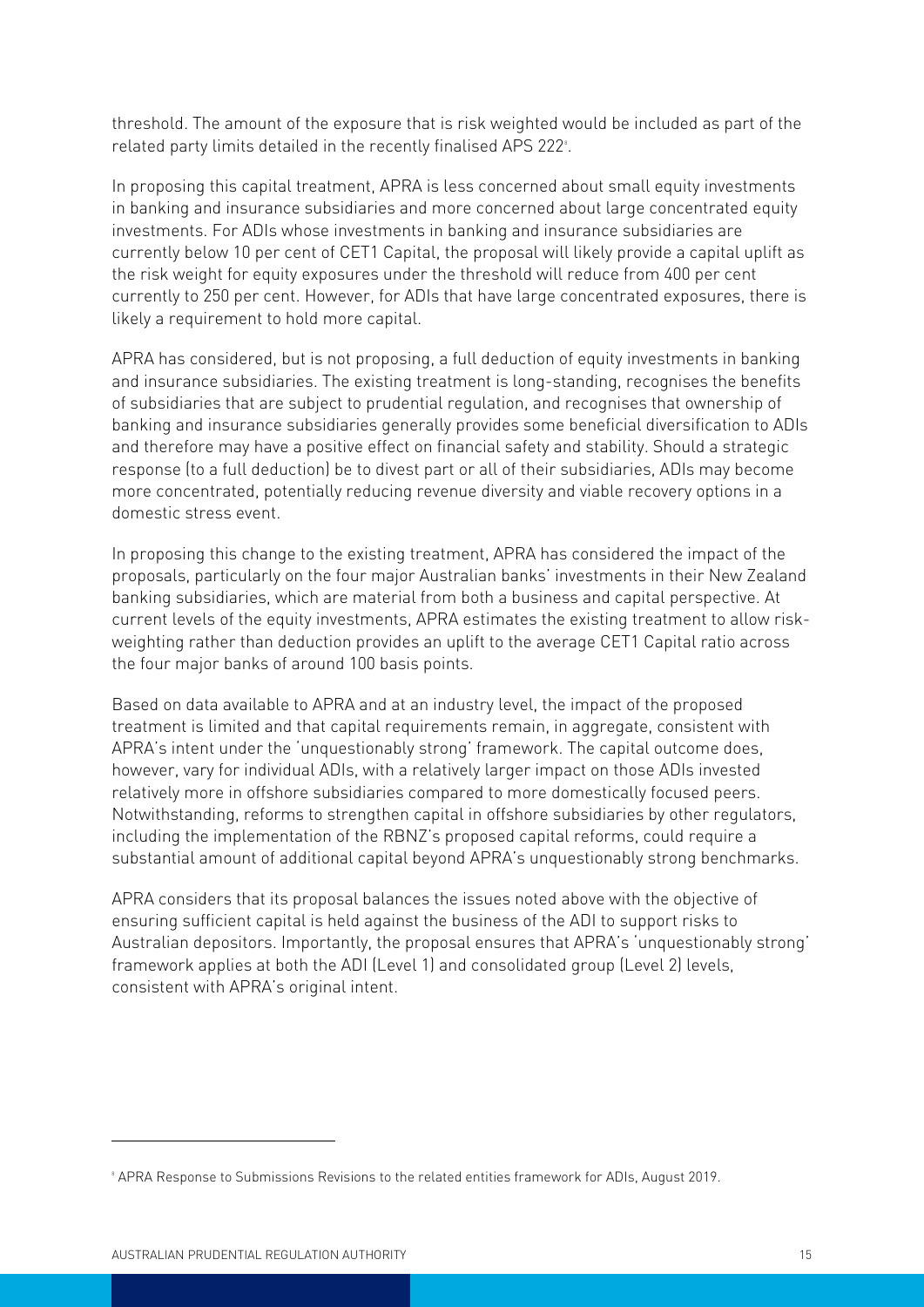## Box 1 - Stylised example of the Level 1 treatment of a banking subsidiary

This box sets out a stylised example of the capital treatment of an ADI's investment in a prudentially regulated banking subsidiary and the impact of the proposed 10 per cent CET1 threshold for a given level of equity investment in the subsidiary.

The diagram outlines the boundaries between a full deduction approach (dark blue line), the current treatment (grey line) and the treatment proposed in this Discussion Paper (light blue line). These represent the boundaries that balance the size of the investment with the capital required under the limits in APRA's prudential framework for equity investments (APS 111) and related entities (APS 222).

A full deduction approach will result in dollar-for-dollar capital for this investment, regardless of the size of the investment. The treatment under the current APS 111 is a 300 per cent (if the subsidiary is unlisted) or 400 per cent (if the subsidiary is unlisted) risk weight for this investment. The proposed treatment in this Discussion Paper for this investment will depend on the size of the investment; for an equity investment below 10 per cent CET1 Capital, the investment is risk weighted at 250 per cent, with amounts above the 10 per cent CET1 Capital threshold deducted from CET1 Capital. Under the proposed treatment, capital requirements are decreasing for small exposures and increasing for large concentrated exposures.



#### <span id="page-15-0"></span> $2.2$ TLAC holdings

 $\overline{a}$ 

Total Loss Absorbing Capacity (TLAC) is an international standard which was finalised by the Financial Stability Board (FSB) in November 2015<sup>°</sup>. The objective of the standard is to ensure that banks have enough equity capital and bail-in debt to transfer losses to investors and minimise the risk of a government bailout.

<span id="page-15-1"></span><sup>9</sup> FSB, Total Loss-Absorbing Capacity (TLAC) Principles and Term Sheet, November 2015.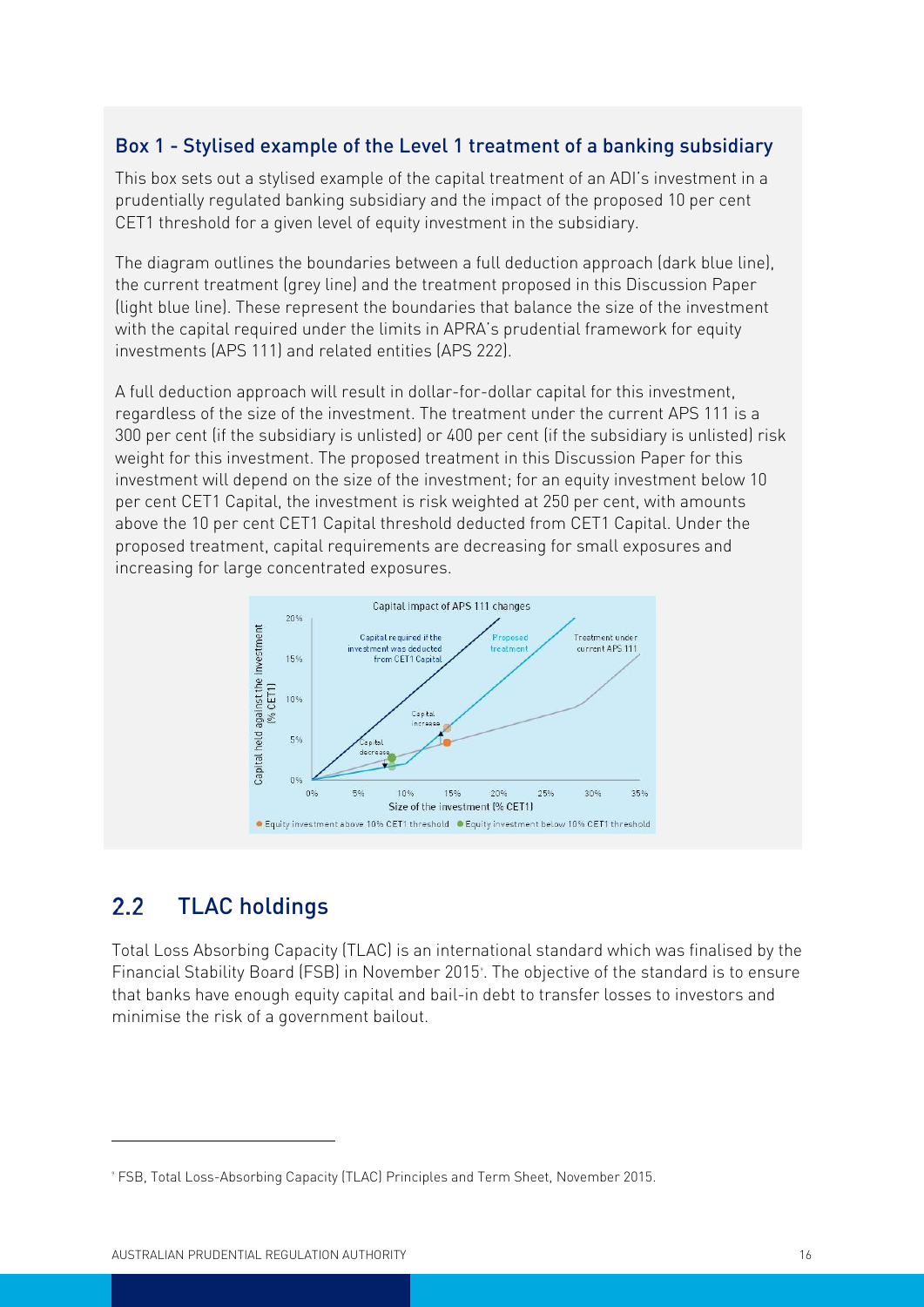The Basel Committee recently finalised its treatment of banks' investments in other banks' TLAC instruments<sup>®</sup>. The main elements of the Basel framework are as follows:

- Tier 2 Capital deduction: banks must deduct their holdings of other banks' TLAC instruments from their own Tier 2 Capital. This would include instruments commonly referred to as 'Tier 3' issued by offshore banks;
- extension of the threshold approach to TLAC instruments, below which no deduction is required: banks are allowed to risk weight at 250 per cent the aggregate amount of their holdings of TLAC instruments issued by other banks below 10 per cent of their CET1 Capital with amounts above the threshold deducted; and
- instruments ranking pari passu with TLAC instruments must also be deducted from Tier 2 Capital.

The Basel framework aims to reduce the risk of contagion within the financial system should a bank enter resolution.

APRA agrees that the deduction approach reduces a potential source of contagion in the banking system. Without deduction of TLAC holdings across banks, the failure of one bank could lead to a reduction in the loss absorbency and recapitalisation capacity of another bank. Deducting TLAC holdings from Tier 2 Capital provides sufficient disincentive for ADIs to invest in other banks' TLAC instruments.

Accordingly, APRA proposes a full deduction of TLAC exposures and pari passu instruments from Tier 2 Capital. A full deduction is consistent with APRA's existing approach to an ADI's holdings of another ADI's, or their own, regulatory capital instruments. APRA's proposal adopts the Basel framework of requiring a Tier 2 deduction of TLAC instruments, but does not adopt a threshold approach.

International developments in regard to TLAC instruments have been guided by the principles outlined in the FSB's TLAC standard. Notwithstanding, a number of different TLAC regimes have emerged globally. For the purpose of the deduction, APRA is proposing that TLAC instruments include, but are not limited to, any facility or instrument accepted by regulators, financial markets and creditors as a TLAC instrument.

#### <span id="page-16-0"></span> $2.3$ Simplicity and transparency of capital instruments

As a general principle, the features of a capital instrument included as a component of Regulatory Capital, and the structure under which such an instrument is issued, should be transparent and capable of being readily understood by investors.

Provisions in the existing APS 111 rule instruments ineligible for inclusion in Regulatory Capital if the nature or complexity of their terms and conditions, location of issue, or their structure raises concerns over whether the instruments fully, and unequivocally, satisfy the requirements for Regulatory Capital.

 $\overline{a}$ 

<span id="page-16-1"></span><sup>&</sup>lt;sup>10</sup> Basel Committee TLAC holdings standard, October 2016.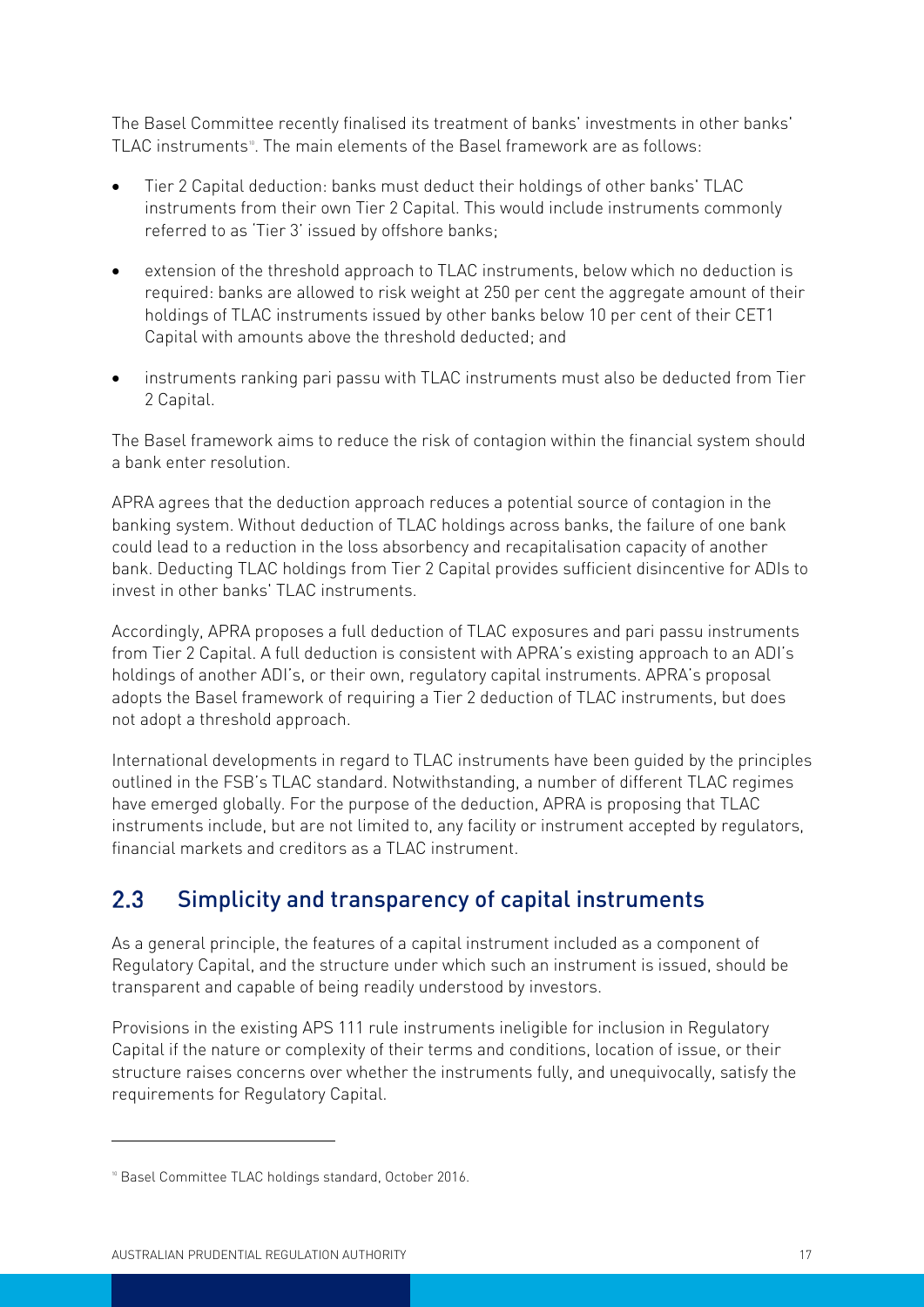These provisions in the existing APS 111 apply only to the use of special purpose vehicles (SPVs). APRA is proposing to remove the relevant Attachment in the existing APS 111 on the use of SPVs (see 2.4 below).

Notwithstanding the proposals in regard to the use of SPVs, APRA considers that it is appropriate that these existing provisions should apply to all issues of capital instruments and thus these requirements have been retained in the Prudential Standard to apply broadly.

## <span id="page-17-0"></span> $2.4$ Use of special purpose vehicles and stapled security structures

Under the existing APS 111, an ADI may issue a capital instrument through an SPV, subject to certain criteria. A stapled security structure consisting of the issue of a preference share and a stapled instrument of another form may also be included in AT1 Capital, subject to satisfying additional criteria.

In line with the objective of simplifying APS 111 and ensuring that capital instruments are transparent and capable of being readily understood, APRA is proposing to amend APS 111 so that capital instruments involving SPVs and stapled security structures are not recognised for capital adequacy purposes.

APRA understands these structures may be less attractive for ADIs (and investors) due to their complexity, and in the case of stapled securities, their reduced tax effectiveness. The use of SPVs and stapled security structures also increases complexity in regard to loss absorption and non-viability provisions included in APS 111.

The use of SPVs to issue capital instruments and stapled security structures have not been a feature of ADI capital issuance since 2013, when APS 111 was updated for the Basel III capital reforms. Prior to Basel III, the difference in limits for inclusion in Tier 1 Capital favoured the use of non-innovative capital such as stapled securities. Under Basel III, this incentive no longer applies.

APRA understands there are no existing Basel III capital instruments issued by ADIs involving SPVs and stapled security structures. Capital instruments involving SPVs and stapled security structures issued prior to 1 January 2013, where the ADI had obtained APRA's approval for transition, remain eligible for this transition under the revised APS 111.

#### <span id="page-17-1"></span> $2.5$ Use of fair values

The use of fair values, together with experiences from the global financial crisis, have emphasised the critical importance of robust risk management and control processes around fair value measurements.

The existing APS 111 requires an ADI to notify APRA promptly whenever there is a material reclassification by the ADI of financial assets and liabilities from amortised cost to fair values or from fair values to amortised cost.

APRA is proposing to include a further requirement in APS 111 for an ADI to notify APRA whenever there is a material change in the systems and controls used for valuation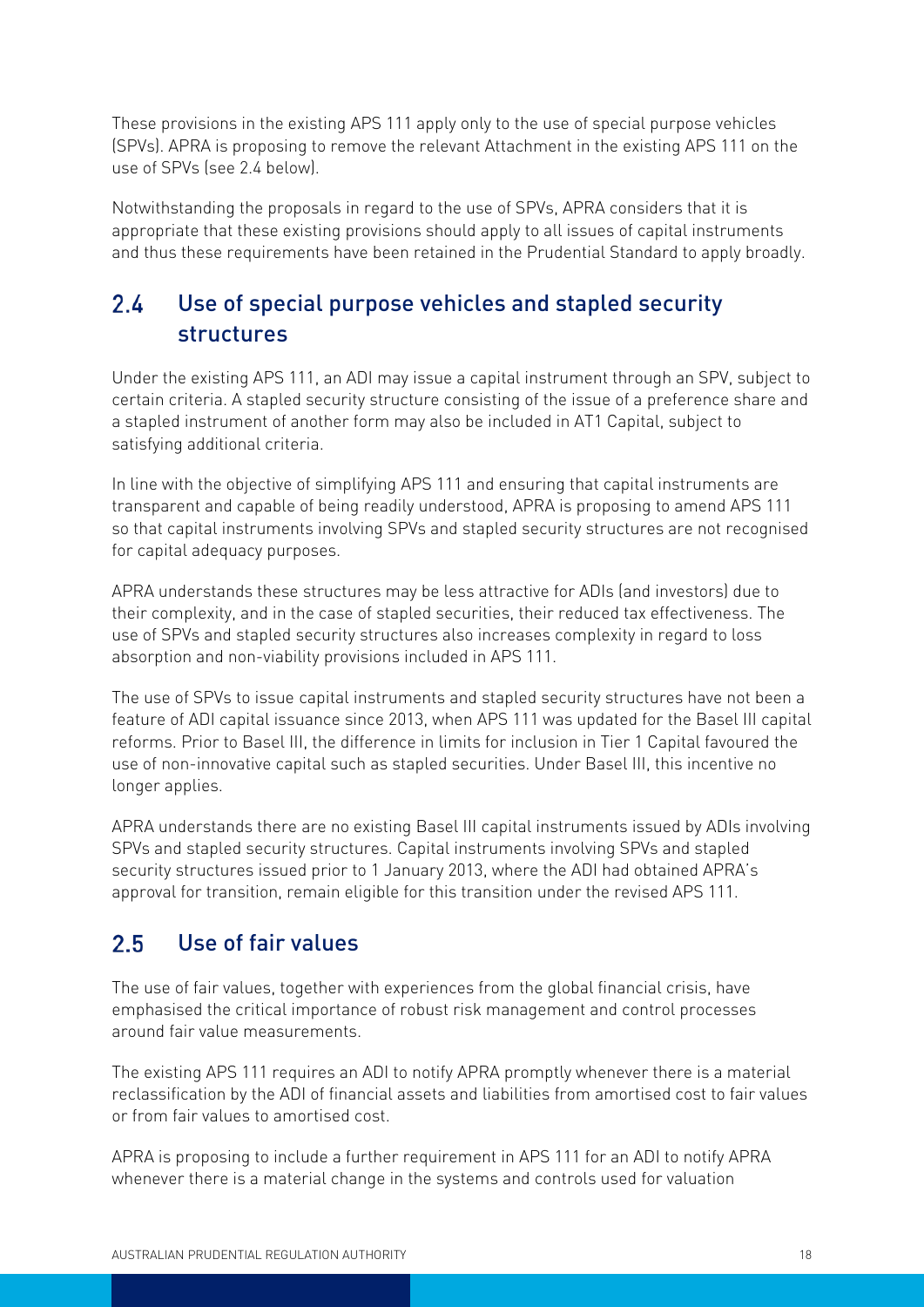purposes; valuation methodologies; and valuation adjustments employed to produce fair values of financial instruments.

APRA is also proposing that the use of fair values is specifically addressed as part of the internal or external audit review of the ADI's risk management framework under Prudential Standard CPS 220 Risk Management (CPS 220), including in the internal audit review of the implementation of policies and procedures for producing fair values and their use.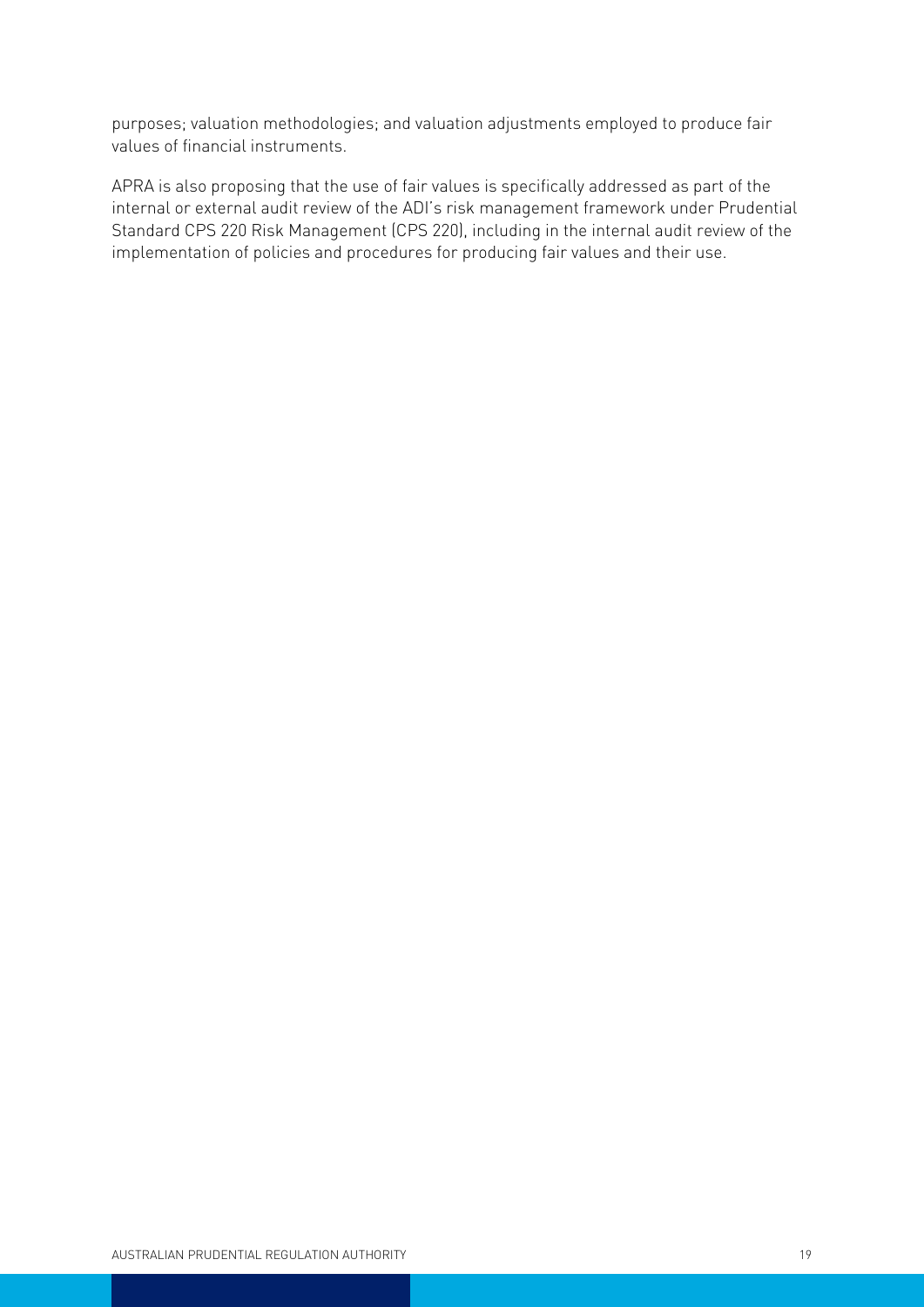# <span id="page-19-0"></span>Chapter 3 - Other policy issues

#### <span id="page-19-1"></span> $3.1$ Equity investments in funds management vehicles

The Basel Committee has revised its framework for the treatment of banks' investments in the equity of funds management vehicles. The revised framework applies to equity investments in all types of funds including hedge funds, managed funds and investment funds.

The revised Basel framework includes a hierarchy of approaches for calculating capital requirements for equity investments in funds management vehicles:

- 'look-through approach', where banks apply the risk weights of the fund's underlying exposures as if the exposures were held directly by the bank;
- 'mandate-based approach', where banks assign risk weights on the basis of the information contained in a fund's mandate or in relevant legislation governing the funds; and
- 'fall back approach', where banks assign a 1250 per cent risk weight to their equity investments in funds.

The Basel framework also applies a leverage adjustment to the risk-weighted assets derived from the above approaches to appropriately reflect a fund's leverage.

While a 'look-through' approach or a 'mandate-based' approach may provide incentives for ADIs to enhance their risk management of their investments, the approaches introduce significant complexity and may present operational challenges for ADIs.

APS 111 currently requires an ADI's equity investment in funds management vehicles to be deducted from CET1 Capital. This reflects APRA's long-standing policy to deduct from regulatory capital most equity holdings and other capital support provided by ADIs, based on the principle that equity risk should be borne by shareholders rather than depositors. In the instance of an ADI's equity investments in funds management vehicles, this treatment also reflects the potential risk of a fund's underlying investments, including where the fund's holdings are not sufficiently transparent, are illiquid or the fund itself is highly leveraged, and that funds management does not generally constitute banking business.

APRA proposes not to adopt the Basel framework in this regard and instead retain the current deduction approach to equity investments in funds management vehicles. This proposal does not necessitate a change to the existing APS 111.

Further, APRA is not proposing a change to Prudential Standard APS 113 Capital Adequacy: Internal Ratings-based Approach to Credit Risk (APS 113) in regard to equity investments that are structured with the intent of conveying the economic substance of debt. Such investments are not required to be treated as equity exposures.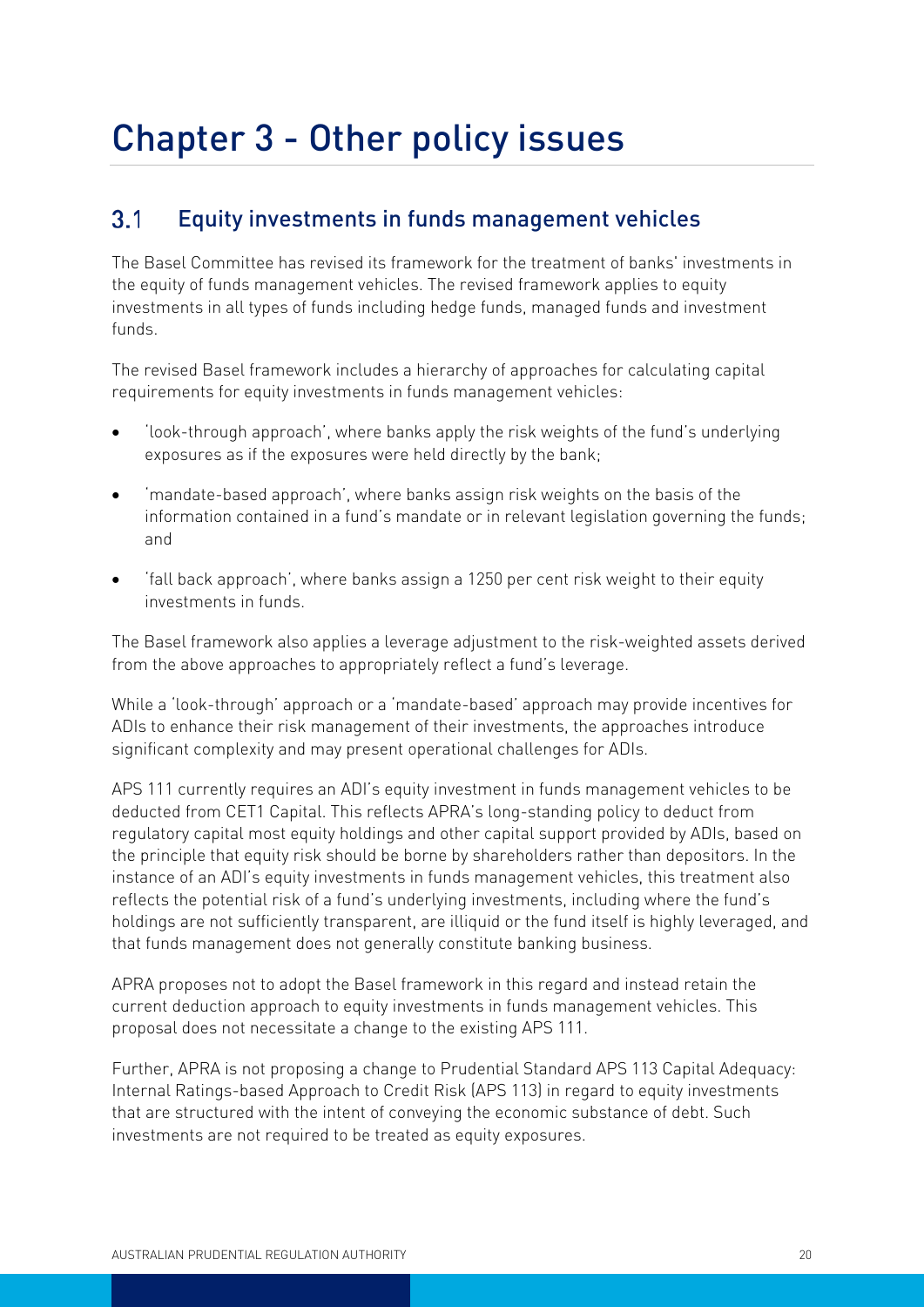#### <span id="page-20-0"></span> $3.2$ Capital arbitrage transactions

Over time, APRA has received requests to review or approve transactions (e.g. credit derivatives, guarantees), that seek to alter the form or substance of items subject to deduction. In APRA's view these transactions can have the effect of overestimating eligible capital, without commensurately reducing the risk in the financial system.

Consistent with the Basel Committee's statement on capital arbitrage transactions, it is APRA's long-standing policy that transactions that have the aim of offsetting deductions are not recognised for capital adequacy purposes. APRA is proposing to make this explicit in APS 111.

#### <span id="page-20-1"></span> $3.3$ Cross default clauses

The existing APS 111 requires that, in relation to AT1 Capital and Tier 2 Capital instruments, there must be no cross-default clauses in the documentation of any debt or other capital instrument of the issuer linking the issuer's obligations under the AT1 Capital and Tier 2 Capital instrument to default by the issuer under any of its other obligations, or default by another party, related or otherwise.

APRA proposes to clarify in APS 111 that this restriction extends to event of default clauses specifying any acts/events/consequences arising in relation to an AT1 Capital or Tier 2 Capital instrument that would trigger default under the debt or other capital instrument. This clarification reflects APRA's current assessment approach, which has been applied over recent years, when assessing capital instrument proposals.

Taken as a whole, this proposal would restrict any clause triggering default by the issuer upon any of the following events occurring:

- breach of obligations (e.g. non-payment) and consequences of, or actions to prevent a breach (e.g. enforcement of a judgement for debt, moratoriums or arrangements with creditors);
- material adverse change clauses (e.g. an event which the lender believes could affect the ability or willingness of the issuer to repay); and
- discretionary actions.

This clarification reflects the importance of capital being available to support an ADI's financial position. Such support would be detrimentally affected if an adverse event relating to the capital instrument could trigger a default on other instruments.

APRA is also proposing to clarify that the restriction also means that an AT1 Capital or Tier 2 Capital instrument itself must not include clauses that would trigger default by the issuer upon the occurrence of the events referred to above in relation to any of the issuer's debt or other capital instruments.

APRA is further proposing that, in applying the prohibition, other debt instruments and capital instruments which were issued or drawn prior to the revised draft Prudential Standard being published will be excluded, reflecting the impracticality of having those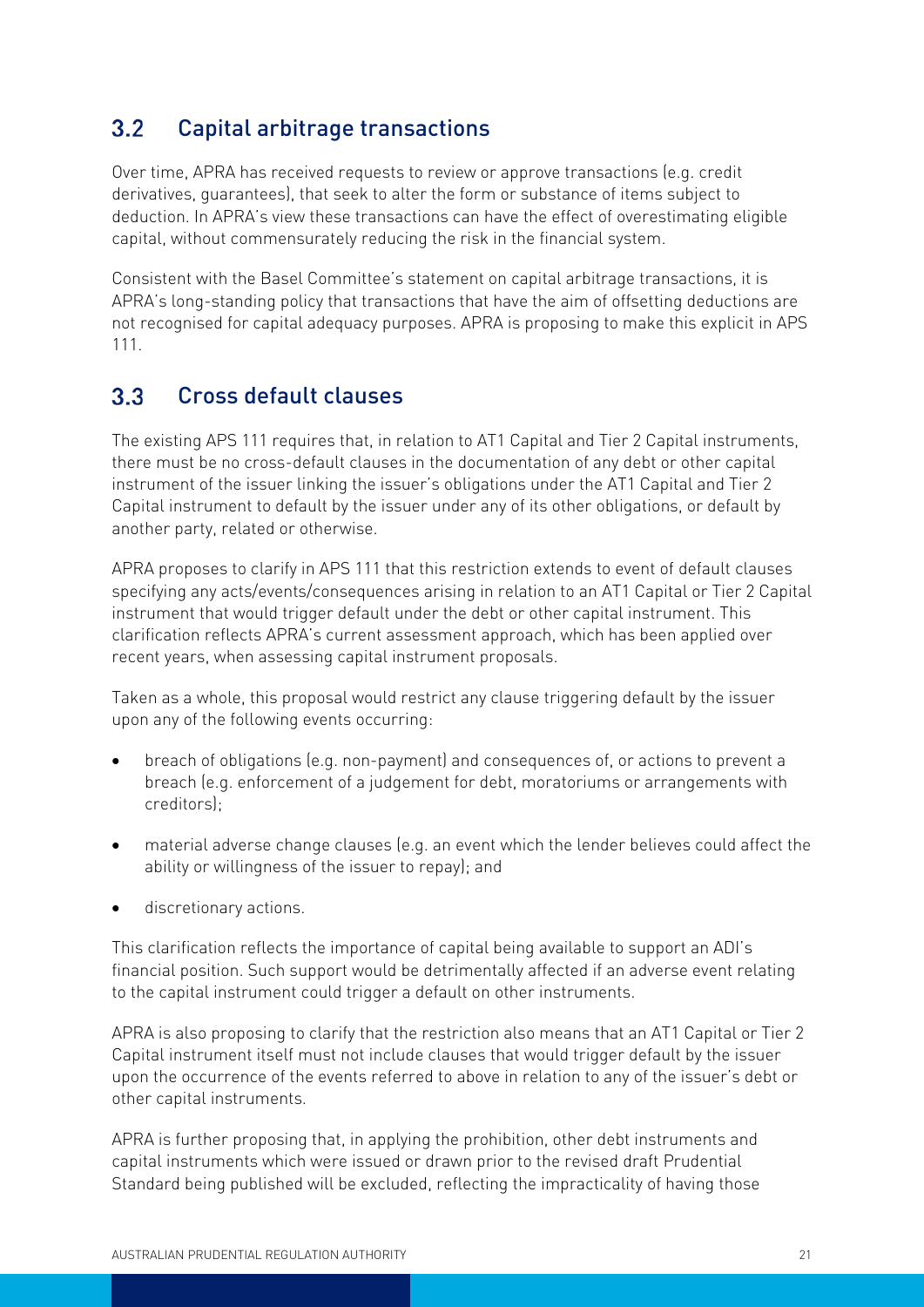instruments amended. Any new issue or drawing from this date would need to meet these requirements.

#### <span id="page-21-0"></span>Funding of capital instruments  $3.4$

The criteria for an instrument to be classified as Regulatory Capital includes a requirement that the issuer, any other member of a group to which the issuer belongs, or any related entity, cannot have purchased or directly or indirectly funded the purchase of the instrument.

APRA is proposing to clarify in the Prudential Standard that where the capital instruments of an ADI are used as collateral for a margin lending exposure, and the ADI has full recourse to the borrower for the margin loan, it is not required to deduct the capital instruments from the corresponding category of Regulatory Capital.

For the purposes of the Prudential Standard, lending to a borrower on a non-recourse basis secured against any capital instruments is to be treated as an indirect funding of the capital instruments.

#### <span id="page-21-1"></span> $35$ Intra-group capital transactions

To improve transparency, APRA is proposing to include in APS 111 more detail of the matters APRA will consider in assessing the overall strength of Level 1 and Level 2 capital adequacy.

This would include, for example, the inability to extract capital from group members which may impact on the capital position of an ADI as head of a group (i.e. the Level 1 capital position). If capital cannot be extracted from other group members it may need to come from the parent ADI itself thereby undermining its capital position. The potential for such an outcome needs to be considered in assessing the capital position of the ADI.

APRA is also proposing to include in the Prudential Standard a specific requirement that an ADI must deduct from CET1 Capital, at Level 1 and Level 2, an amount to capture any capital support which APRA assesses might potentially be needed to support individual group members of a group to which an ADI belongs.

### <span id="page-21-2"></span> $3.6$ Minority interest and other capital issued out of fully consolidated subsidiaries held by third parties

Where an ADI is a subsidiary of a non-operating holding company (NOHC) which heads a Level 2 group, capital instruments issued by an ADI subsidiary to third parties are subject to the provisions in the Prudential Standard relating to minority interest.

APRA is proposing to clarify in the Prudential Standard that this requirement does not apply where a NOHC owns 100 per cent of, and its sole direct investment is in, the ADI subsidiary.

In the event the NOHC holds investments in other entities (whether in the Level 2 group or a wider group), the capital instruments issued by the ADI subsidiary to third parties are subject, at Level 2, to the minority interest provisions of the Prudential Standard. This reflects the fact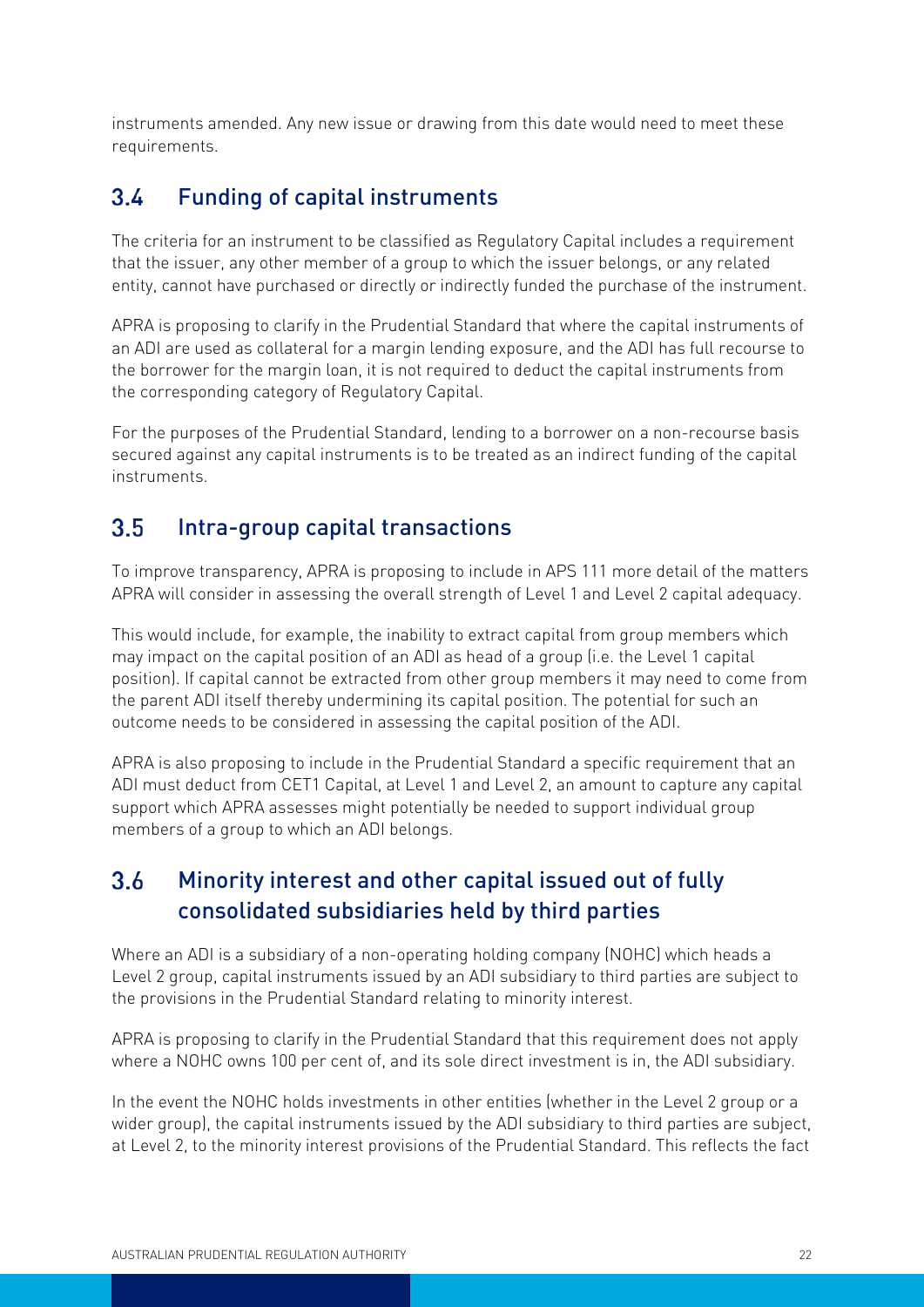that capital raised by the ADI subsidiary in these circumstances is not available for general usage by the group.

APRA is also proposing to clarify in the Prudential Standard that a fully consolidated subsidiary does not have to be a wholly owned subsidiary.

#### <span id="page-22-0"></span> $3.7$ Documentation and statement of compliance

Under the existing APS 111, ADIs must provide copies of relevant documentation associated with the issue of AT1 Capital and Tier 2 Capital instruments. Where the terms of a capital instrument depart from established precedent, an ADI must consult with APRA on the eligibility of the instrument in advance of the issuance of the instrument, and provide APRA with all the documentation it requires to assess its eligibility.

APRA is proposing to extend the requirement to provide relevant issue documentation to CET1 Capital instruments.

To further assist APRA's assessment of all capital instruments, APRA is also proposing to include in the Prudential Standard a requirement for a statement of compliance which is expected to:

- address each required capital eligibility criterion set out in the Prudential Standard; and
- clearly set out references to supporting documents and opinions.

A senior manager of the ADI will be required to sign the statement of compliance, acknowledging responsibility for the assessment.

#### <span id="page-22-1"></span> $3.8$ Disclosure and marketing of capital instruments

The existing APS 111 does not provide for a consistent disclosure regime across capital instruments.

APRA is proposing to apply disclosure requirements in the Prudential Standard that are common across instruments but tailored to each form of capital instrument as appropriate. A consistent disclosure regime also makes clear that, for the large part, AT1 Capital instruments, Tier 2 Capital instruments and MEIs are subject to similar disclosure regimes.

In addition, APRA is proposing to apply a consistent reference to marketing across all forms of capital instruments, including ordinary shares. Where documentation, marketing of an instrument, or any ongoing dealings with investors in the instrument, suggest the instrument has attributes not consistent with the eligibility requirements in the Prudential Standard, the instrument will be ineligible to be included in Regulatory Capital.

#### <span id="page-22-2"></span> $3.9$ Notification to APRA

The existing APS 111 requires an ADI to notify APRA immediately, when its Level 1 or Level 2 CET1 Capital ratio falls to or below 5.125 per cent of total risk weighted assets.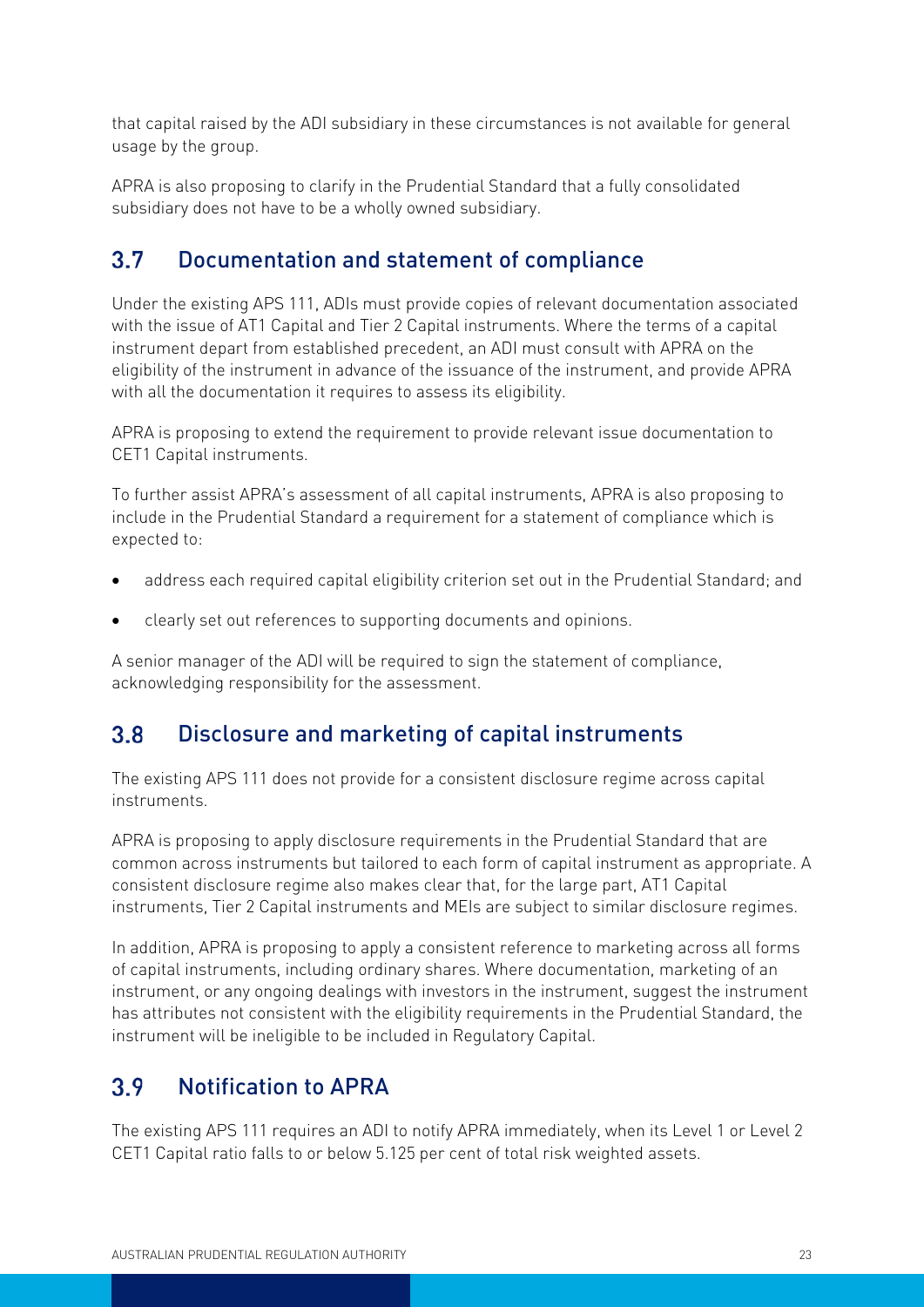APRA is proposing to extend this requirement so that an ADI is required to notify APRA if it anticipates the CET1 Capital ratio falling below 5.125 per cent of total risk weighted assets. This also applies in the case of a fully consolidated subsidiary in the Level 2 group which may be exposed to the occurrence of a non-viability event imposed on it by a host regulator or by statute; or a foreign bank owned locally-incorporated ADI subsidiary subject to a non-viability event imposed by a home regulator or statute upon its foreign bank parent or group.

#### <span id="page-23-0"></span>Other clarifications to APS 111  $3.10$

Table 1 sets out other minor clarifications to APS 111. These items, for the most part, do not seek to implement any change in policy but rather seek to clarify or make certain existing requirements in the Prudential Standard.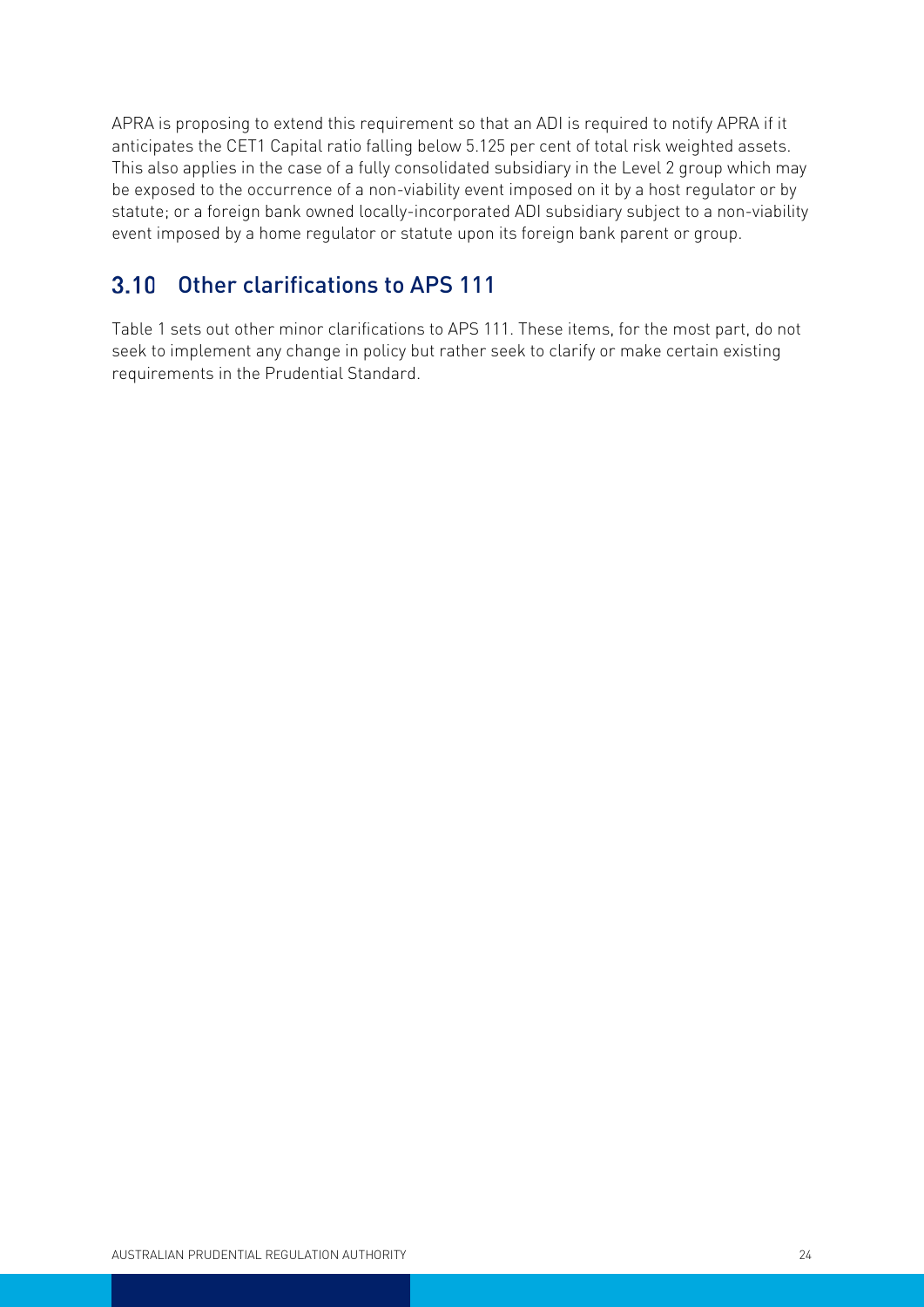## Table 1. Other clarifications to APS 111

| <b>Issue</b>                                                                 | <b>Existing APS 111</b>                                                                                                                                                                                                                 | <b>Proposed clarification to APS 111</b>                                                                                                                                                                                                                                                   |
|------------------------------------------------------------------------------|-----------------------------------------------------------------------------------------------------------------------------------------------------------------------------------------------------------------------------------------|--------------------------------------------------------------------------------------------------------------------------------------------------------------------------------------------------------------------------------------------------------------------------------------------|
| Fee income                                                                   | Current year earnings include the full value of<br>upfront fee income, subject to certain criteria.                                                                                                                                     | Reference to upfront fee income has been removed. This is to make clear<br>that all forms of fee income, whether received or future income, may be<br>included in current year and retained earnings, subject to certain criteria.                                                         |
| Accumulated other<br>comprehensive income<br>and other disclosed<br>reserves | Reserves from equity-settled share-based<br>payments granted to employees as part of their<br>remuneration package may be included in<br>accumulated other comprehensive income and<br>other disclosed reserves                         | The amount of the reserve must be matched by an equivalent charge to<br>profit or loss of the ADI for expensing the future issue of, or funding of the<br>acquisition of ordinary shares by, employees.                                                                                    |
| Deferred tax assets<br>and deferred tax<br>liabilities                       | An ADI must deduct from its CET1 Capital the net<br>amount of its deferred tax assets less deferred tax<br><b>liabilities</b>                                                                                                           | For the purposes of this calculation, deferred tax liabilities and deferred tax<br>assets must exclude amounts that have been netted in calculating goodwill<br>and intangible assets and defined benefit superannuation assets.                                                           |
| Gains and losses<br>arising from changes<br>in own<br>creditworthiness       | An ADI must eliminate from CET1 Capital all<br>unrealised gains and losses that have resulted from<br>changes in the fair value of liabilities (including<br>capital instruments), due to changes in the ADI's<br>own creditworthiness. | All unrealised gains and losses in this regard include any adjustments to<br>the value of liabilities and any associated embedded derivatives, where the<br>adjustment is related to changes in the ADI's own creditworthiness.                                                            |
| Paid-up                                                                      | Capital instruments must be paid-up and the<br>amount must be irrevocably received by the issuer.                                                                                                                                       | Paid up means the capital/payment has been received with finality by the<br>issuer, is reliably valued, fully under the issuer's control and does not,<br>directly or indirectly, expose the issuer to the credit risk of an investor.                                                     |
| Ordinary shares                                                              | To be classified as paid-up ordinary shares in CET1<br>Capital, an instrument must satisfy certain criteria.                                                                                                                            | The instrument must also be the only class of ordinary share, except for the<br>distinction between voting and non-voting ordinary shares. Non-voting<br>ordinary shares must be identical to voting ordinary shares of the issuer in<br>all respects except the absence of voting rights. |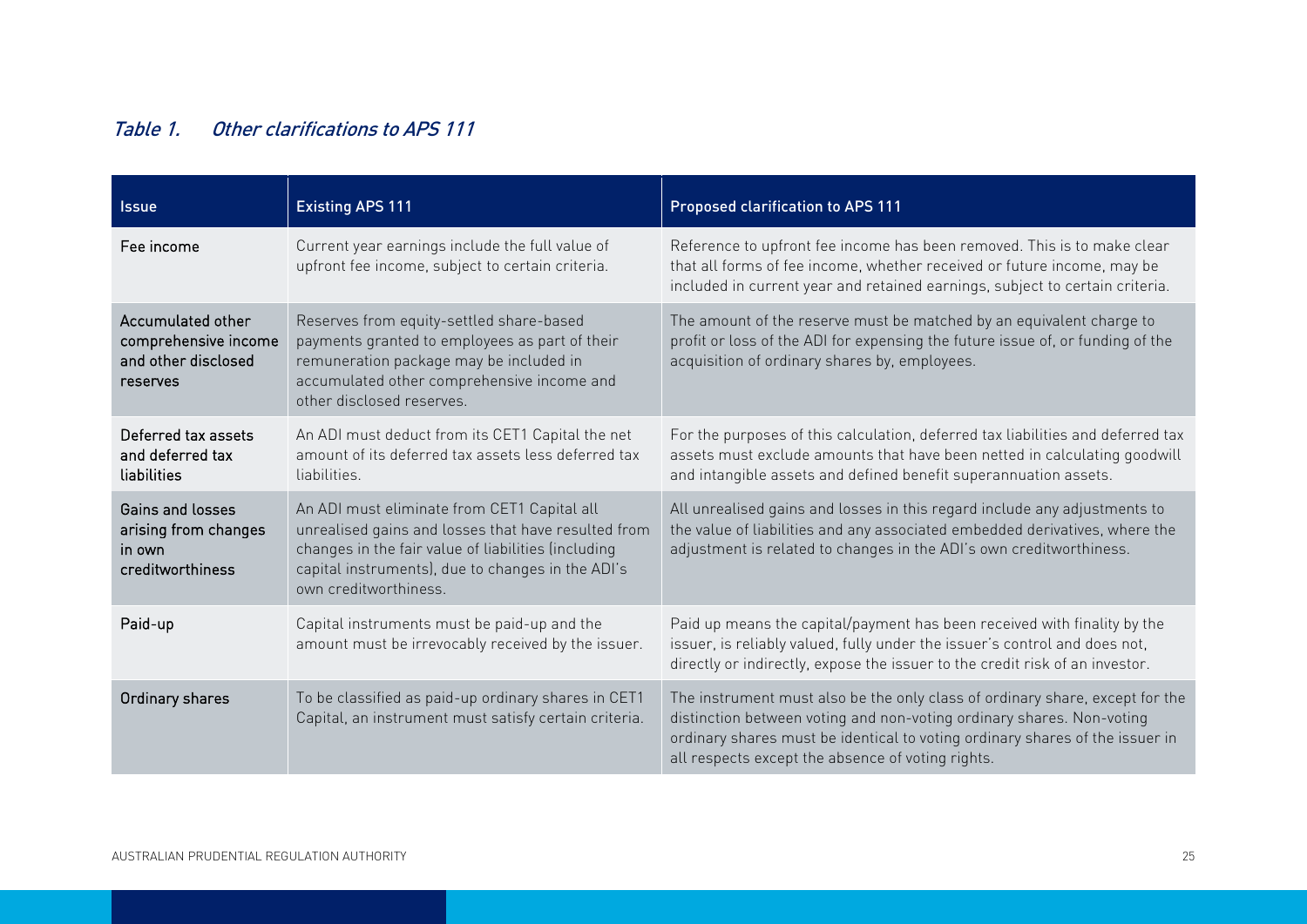| <b>Issue</b>                  | <b>Existing APS 111</b>                                                                                                                                                                           | <b>Proposed clarification to APS 111</b>                                                                                                                                                                                                                                                                                                                                                                                                                                                                                                                                   |
|-------------------------------|---------------------------------------------------------------------------------------------------------------------------------------------------------------------------------------------------|----------------------------------------------------------------------------------------------------------------------------------------------------------------------------------------------------------------------------------------------------------------------------------------------------------------------------------------------------------------------------------------------------------------------------------------------------------------------------------------------------------------------------------------------------------------------------|
| Distributable items           | Distributions on ordinary shares, AT1 Capital and<br>MEIs are paid out of distributable items (retained<br>earnings included) of the issuer.                                                      | Distributable items are those items which are permitted to be distributed in<br>accordance with relevant statutory and regulatory requirements applicable<br>to distributions by an issuer.                                                                                                                                                                                                                                                                                                                                                                                |
| Recapitalisation of<br>issuer | AT1 Capital and Tier 2 Capital instruments must<br>have no features that hinder recapitalisation of the<br>issuer, or any other members of the group to which<br>the issuer belongs.              | All capital instruments must have no features that hinder recapitalisation of<br>the issuer, or any other members of the group to which the issuer belongs.                                                                                                                                                                                                                                                                                                                                                                                                                |
| Perpetual instruments         | The principal amount of an AT1 Capital instrument<br>is required to be perpetual (i.e. it has no maturity<br>date).                                                                               | Instruments with maturity dates and automatic roll-over features are not<br>considered perpetual instruments.                                                                                                                                                                                                                                                                                                                                                                                                                                                              |
| Payments/distributions        | An issuer must have full discretion at all times to<br>cancel payments/distributions on an AT1 Capital<br>instrument<br>Limits on the use of dividend stoppers within AT1<br>Capital instruments. | An AT1 Capital instrument must not provide for investors upon non-<br>payment of a distribution to convert an AT1 Capital instrument, and the<br>amount of any unpaid dividend or interest, into ordinary shares or MEIs.<br>Any restriction on the payment of distributions, or any restriction on<br>redemptions or buybacks of CET1 Capital instruments, cannot apply to any<br>existing holding company of the issuer, or any potential future holding<br>company of the issuer, where the holding company does not undertake the<br>role of issuer of the instrument. |
| Maturity of<br>instruments    | The principal amount of a Tier 2 Capital instrument<br>must have a minimum maturity of at least five<br>years.                                                                                    | Where a Tier 2 Capital instrument has a defined maturity and provides for a<br>mandatory roll-over, the maturity of the instrument is deemed to only<br>extend to the date upon which any roll-over may take effect.                                                                                                                                                                                                                                                                                                                                                       |
| Optional redemption           | In relation to AT1 Capital or Tier 2 Capital<br>instruments, early redemption is permitted in<br>certain circumstances.                                                                           | When a loss absorption trigger point is reached (AT1 Capital) or a non-<br>viability trigger event occurs (AT1 Capital or Tier 2 Capital), the loss<br>absorption or non-viability provisions must operate without regard to any<br>notification of early redemption.                                                                                                                                                                                                                                                                                                      |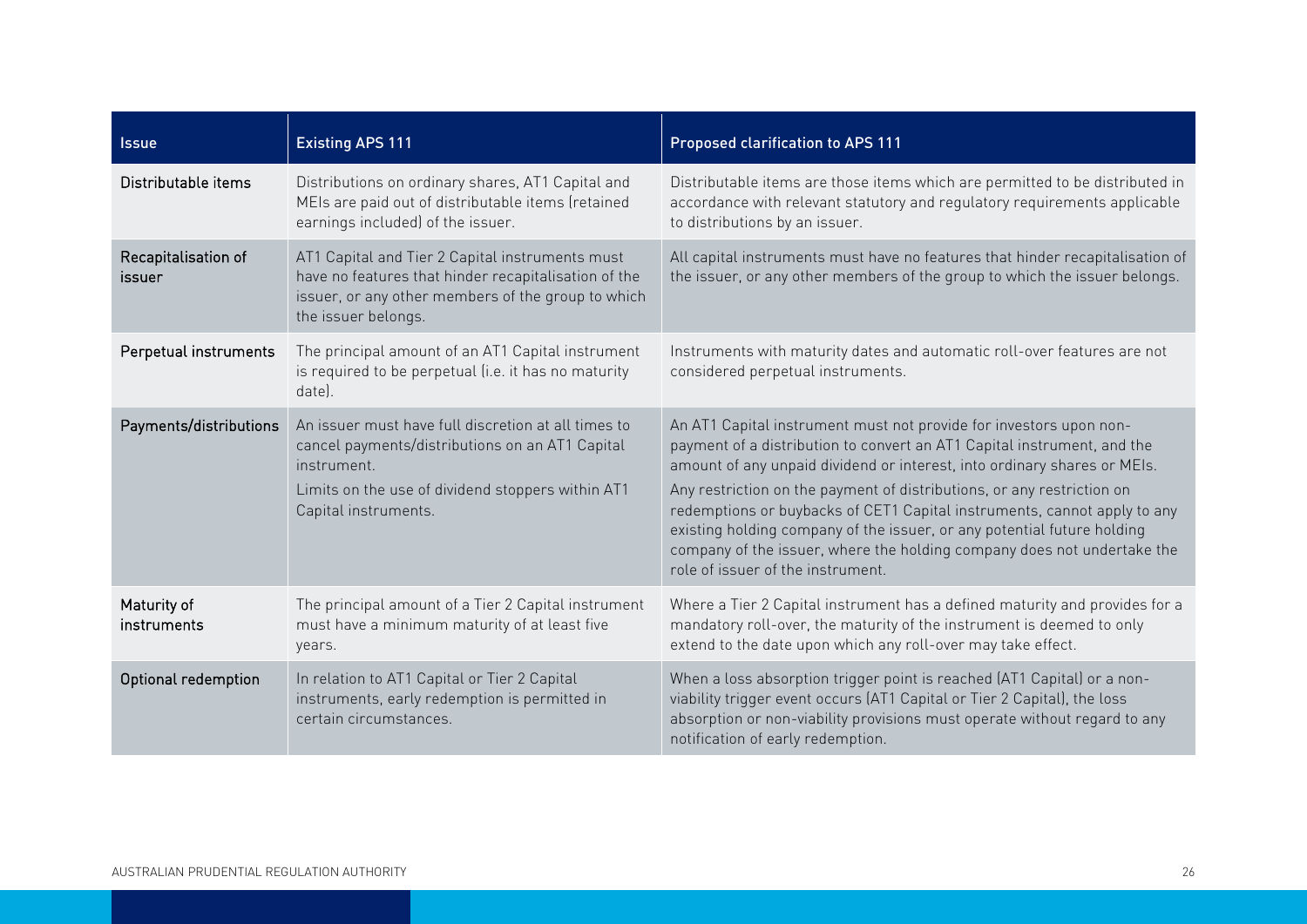| <b>Issue</b>                            | <b>Existing APS 111</b>                                                                                                                                                                                                      | <b>Proposed clarification to APS 111</b>                                                                                                                                                                                                                                                                                                                                                                                                                                                                                                                                                                                                                                                                                                                                                                           |
|-----------------------------------------|------------------------------------------------------------------------------------------------------------------------------------------------------------------------------------------------------------------------------|--------------------------------------------------------------------------------------------------------------------------------------------------------------------------------------------------------------------------------------------------------------------------------------------------------------------------------------------------------------------------------------------------------------------------------------------------------------------------------------------------------------------------------------------------------------------------------------------------------------------------------------------------------------------------------------------------------------------------------------------------------------------------------------------------------------------|
| Incentives to redeem                    | AT1 Capital and Tier 2 Capital instruments must not<br>contain step-ups in interest rates or other<br>incentives to redeem.                                                                                                  | Additional examples of incentives to redeem include mandatory<br>conversions and options for investors to require a conversion and minimum<br>and maximum interest rates on distributions.                                                                                                                                                                                                                                                                                                                                                                                                                                                                                                                                                                                                                         |
| Taxation or regulatory<br>events        | AT1 Capital or Tier 2 Capital instruments may only<br>provide for a call within the first five years of<br>issuance as a result of a tax or regulatory event.                                                                | A tax or regulatory event, after which an instrument may be called, is<br>confined to certain changes in law; related to the specific instrument and<br>jurisdictions relevant to the instrument; not anticipated at the time of issue;<br>and a consequence of an adverse impact on the issuer of the instrument.                                                                                                                                                                                                                                                                                                                                                                                                                                                                                                 |
| Conversion into<br>ordinary shares      | The conversion formula must be fixed in the issue<br>documentation of the capital instrument.                                                                                                                                | The conversion number must be capable of being ascertained immediately,<br>objectively and without further steps. Issue documentation must specify the<br>financial accounts which will be used unequivocally to determine, at the<br>point of conversion, the book value to be utilised.<br>In calculating the ordinary share price at time of issue, adjustments may be<br>made for ordinary share splits, bonus issues and share consolidations.<br>For instruments which are, or may be, issued in foreign currency, the<br>method for determining the exchange rate at relevant times must be clear<br>in issue documentation.<br>For mutually-owned ADIs, conversion provisions have been included in APS<br>111 for AT1 Capital and Tier 2 Capital instruments which can convert<br>specifically into MEIs. |
| Immediate conversion<br>or write-off    | Immediate conversion or write-off must occur when<br>the ADI reaches a loss absorption trigger point or<br>when the ADI is notified that APRA considers it<br>would become non-viable.                                       | The capital instrument must enable conversion or write-off to occur at any<br>time of the day and on a day that is not a business day.                                                                                                                                                                                                                                                                                                                                                                                                                                                                                                                                                                                                                                                                             |
| Hierarchy of<br>conversion or write-off | Issue documentation may provide, upon a loss<br>absorption event (ATI Capital) and a loss absorption<br>event at the point of non-viability (AT1 Capital and<br>Tier 2 Capital), a hierarchy of conversion or write-<br>off. | Any ranking must also provide for all AT1 Capital to be fully converted or<br>written-off before any Tier 2 Capital are required to be converted or<br>written-off. Any conversion or write-off of Tier 2 Capital instruments will<br>only be necessary to the extent that conversion or write-off of AT1 Capital is                                                                                                                                                                                                                                                                                                                                                                                                                                                                                               |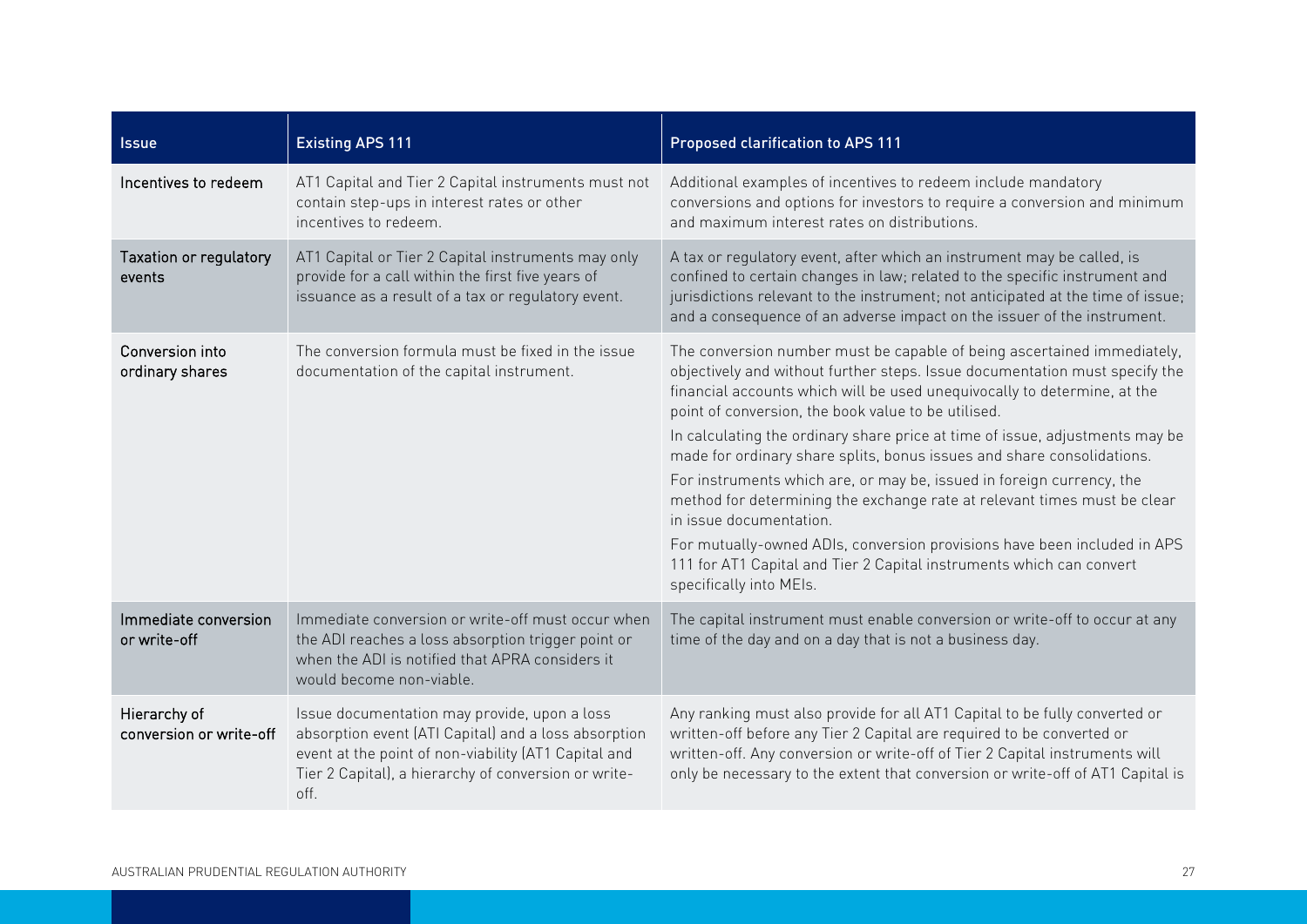| <b>Issue</b>                        | <b>Existing APS 111</b>                                                                                                                                                                                                                                                                                                                        | <b>Proposed clarification to APS 111</b>                                                                                                                                                                                                                                                                                                                                                                                                                                                                                                                                                                                                                                                                                                                                                                                                                                                                                                                                                                                                                        |
|-------------------------------------|------------------------------------------------------------------------------------------------------------------------------------------------------------------------------------------------------------------------------------------------------------------------------------------------------------------------------------------------|-----------------------------------------------------------------------------------------------------------------------------------------------------------------------------------------------------------------------------------------------------------------------------------------------------------------------------------------------------------------------------------------------------------------------------------------------------------------------------------------------------------------------------------------------------------------------------------------------------------------------------------------------------------------------------------------------------------------------------------------------------------------------------------------------------------------------------------------------------------------------------------------------------------------------------------------------------------------------------------------------------------------------------------------------------------------|
|                                     |                                                                                                                                                                                                                                                                                                                                                | insufficient to permit a declaration that a non-viability event ceases to<br>apply.                                                                                                                                                                                                                                                                                                                                                                                                                                                                                                                                                                                                                                                                                                                                                                                                                                                                                                                                                                             |
| Amounts converted or<br>written off | The amount of an instrument to be converted into<br>ordinary shares or written off is the face value of the<br>instrument, excluding any declared but unpaid<br>dividends and accrued and unpaid interest.                                                                                                                                     | The amount to be converted or written off is the face value of the<br>instrument. Dividends and interest associated with the instrument which<br>has been converted or written off, but which are not yet due and payable<br>must also be extinguished.<br>The aggregate amount of full or partial conversion or write-off must, as a<br>minimum, be no less than the amount required to ensure the loss<br>absorption event no longer applies; or the principal amount of all the<br>instruments.<br>Once a loss absorption event ceases to apply, no further conversion or<br>write-off need be undertaken.                                                                                                                                                                                                                                                                                                                                                                                                                                                   |
| Non-viability event                 | AT1 Capital and Tier 2 Capital instruments may also<br>be subject to non-viability trigger events imposed by<br>a home or host regulator in relation to instruments<br>issued by a fully consolidated overseas subsidiary of<br>an ADI and in relation to instruments issued by a<br>locally incorporated subsidiary ADI of a foreign<br>bank. | A non-viability event applicable to a parent ADI must function as a non-<br>viability event for a subsidiary itself for AT1 Capital and Tier 2 Capital<br>instruments it issues.<br>A fully consolidated subsidiary incorporated overseas may, however, also<br>be subject to non-viability requirements imposed by a host regulator. The<br>implementation of such non-viability requirements upon the overseas<br>incorporated subsidiary must not, however, serve as a loss absorption<br>event for a parent ADI.<br>A non-viability event applicable to a parent foreign bank, or to the group to<br>which a foreign bank owned locally-incorporated ADI subsidiary belongs,<br>may function as a non-viability event for the subsidiary itself for AT1 Capital<br>or Tier 2 Capital instruments it issues.<br>A locally-incorporated ADI subsidiary of a foreign bank would also disclose<br>for AT1 Capital and Tier 2 Capital instruments it issues that such<br>instruments are subject to potential loss as a result of home regulatory<br>provisions. |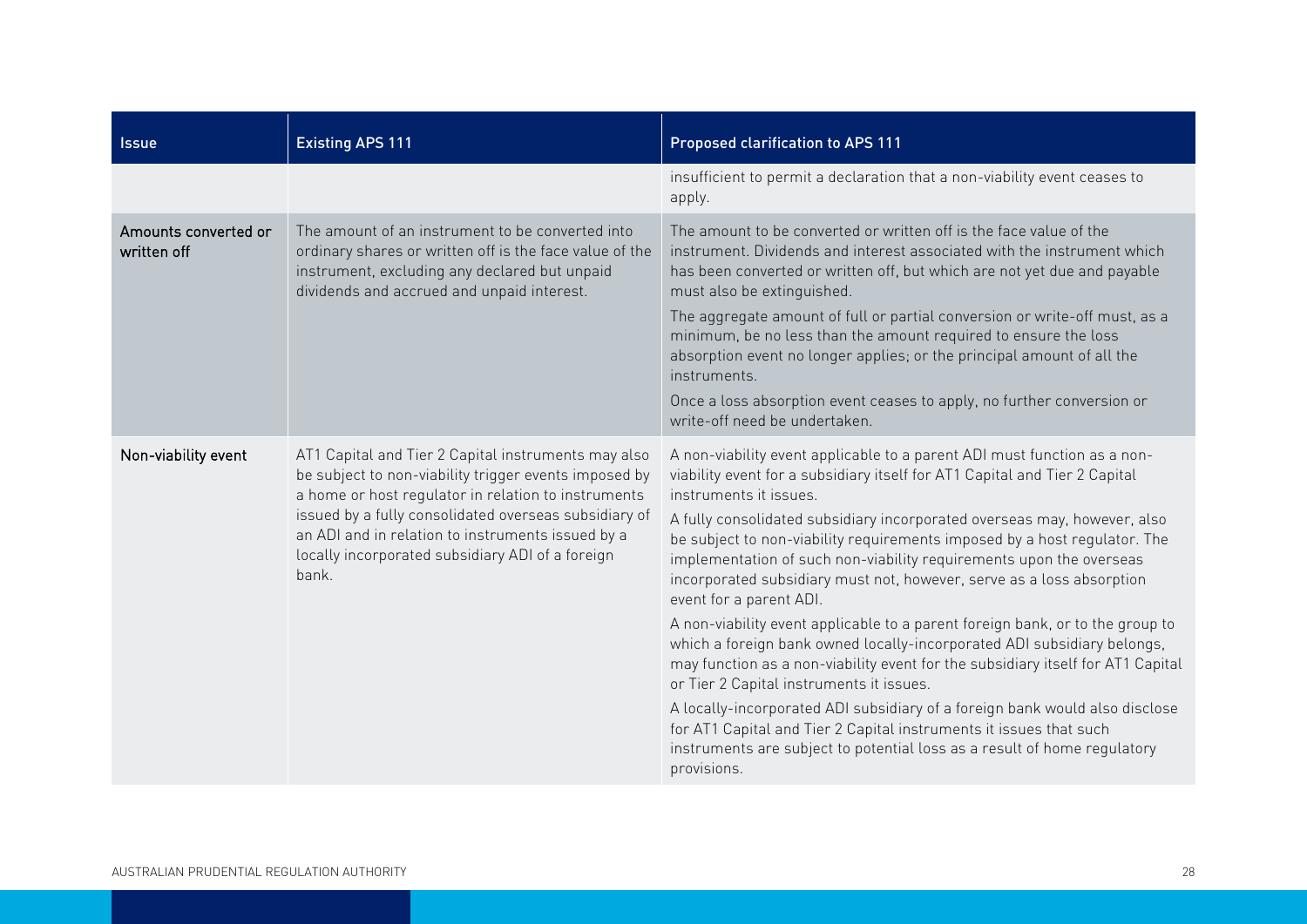| <b>Issue</b> | <b>Existing APS 111</b>                                                                                           | <b>Proposed clarification to APS 111</b>                                                                                                                                                                                                                                                                                                                                                                                            |
|--------------|-------------------------------------------------------------------------------------------------------------------|-------------------------------------------------------------------------------------------------------------------------------------------------------------------------------------------------------------------------------------------------------------------------------------------------------------------------------------------------------------------------------------------------------------------------------------|
|              |                                                                                                                   | If a non-viability event occurs as a result of only host or home regulator or<br>statutory non-viability requirements, the amount of conversion or write-off<br>of AT1 Capital or Tier 2 Capital instruments issued by a fully consolidated<br>overseas subsidiary of an ADI, or by a foreign bank owned locally<br>incorporated ADI subsidiary, is determined by the relevant host or home<br>regulator or statutory requirements. |
| <b>MEIs</b>  | There are no preferential distributions, including in<br>respect of other elements classified as CET1<br>Capital. | MEIs involve preferential distributions and thus the existing APS 111<br>reference to non-preferential distributions is not applicable to MEIs.<br>For MEIs, the principal amount is perpetual and is never repaid outside<br>liquidation (other than discretionary repurchases subject to APRA's<br>approval).                                                                                                                     |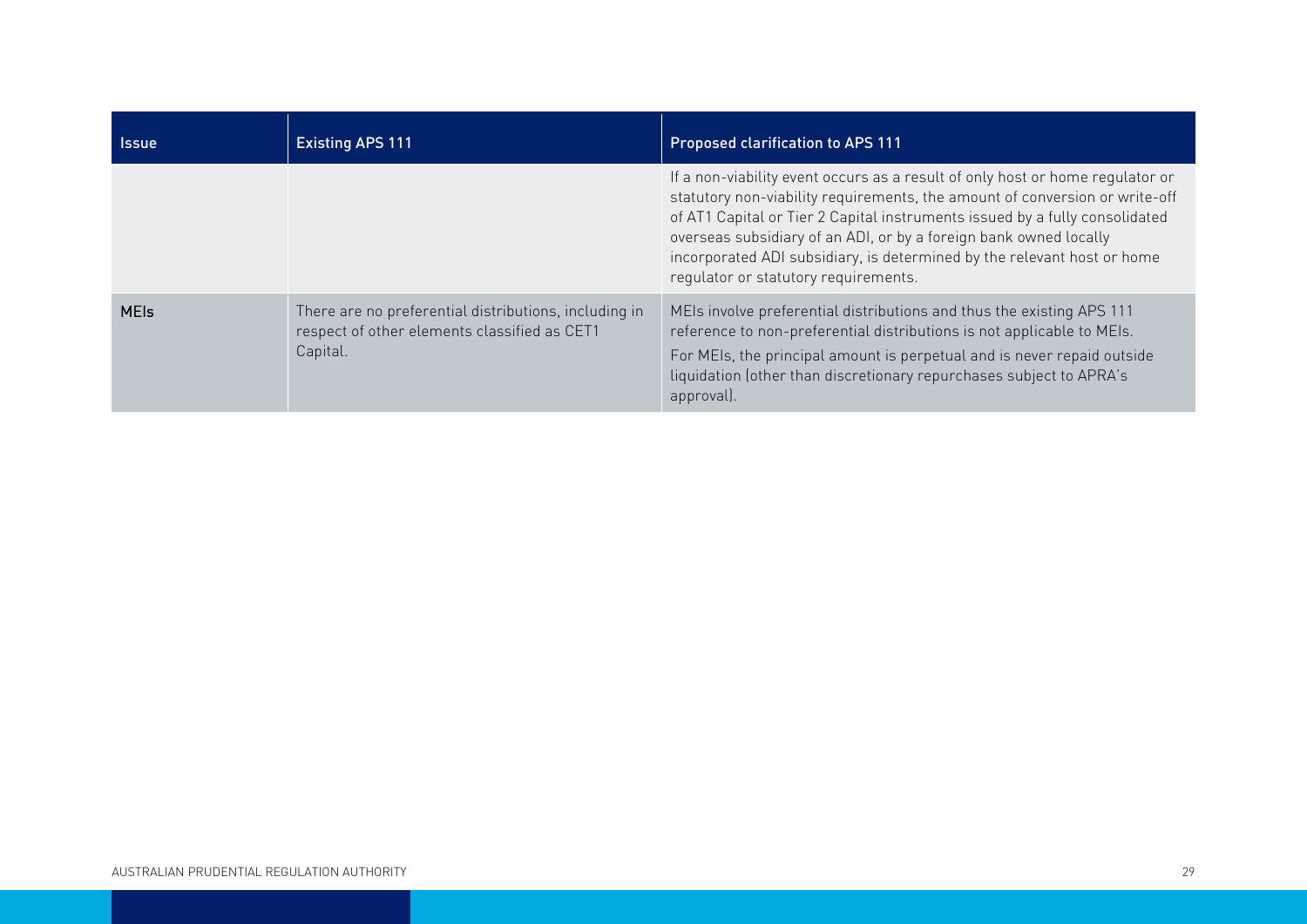# <span id="page-29-0"></span>Chapter 4 - Consultation

#### <span id="page-29-1"></span> $4.1$ Request for submissions

APRA invites written submissions on the proposals set out in this Discussion Paper.

Written submissions should be sent to [ADIpolicy@apra.gov.au](mailto:ADIpolicy@apra.gov.au) by 31 January 2020 and addressed to:

General Manager Policy Development Policy and Advice Division Australian Prudential Regulation Authority

#### <span id="page-29-2"></span> $4.2$ Important disclosure notice – publication of submissions

All information in submissions will be made available to the public on the APRA website unless a respondent expressly requests that all or part of the submission is to remain in confidence.

Automatically generated confidentiality statements in emails do not suffice for this purpose.

Respondents who would like part of their submission to remain in confidence should provide this information marked as confidential in a separate attachment.

Submissions may be the subject of a request for access made under the Freedom of Information Act 1982 (FOIA).

APRA will determine such requests, if any, in accordance with the provisions of the FOIA. Information in the submission about any APRA-regulated entity that is not in the public domain and that is identified as confidential will be protected by section 56 of the Australian Prudential Regulation Authority Act 1998 and will therefore be exempt from production under the FOIA.

#### <span id="page-29-3"></span> $4.3$ Request for cost-benefit analysis information

APRA requests that all interested stakeholders use this consultation opportunity to provide information on the compliance impact of the proposed changes and any other substantive costs associated with the changes. Compliance costs are defined as direct costs to businesses of performing activities associated with complying with government regulation. Specifically, information is sought on any increases or decreases to the compliance costs incurred by businesses as a result of APRA's proposal.

Consistent with the Government's approach, APRA will use the methodology behind the Regulatory Burden Measurement Tool to assess compliance costs. This tool is designed to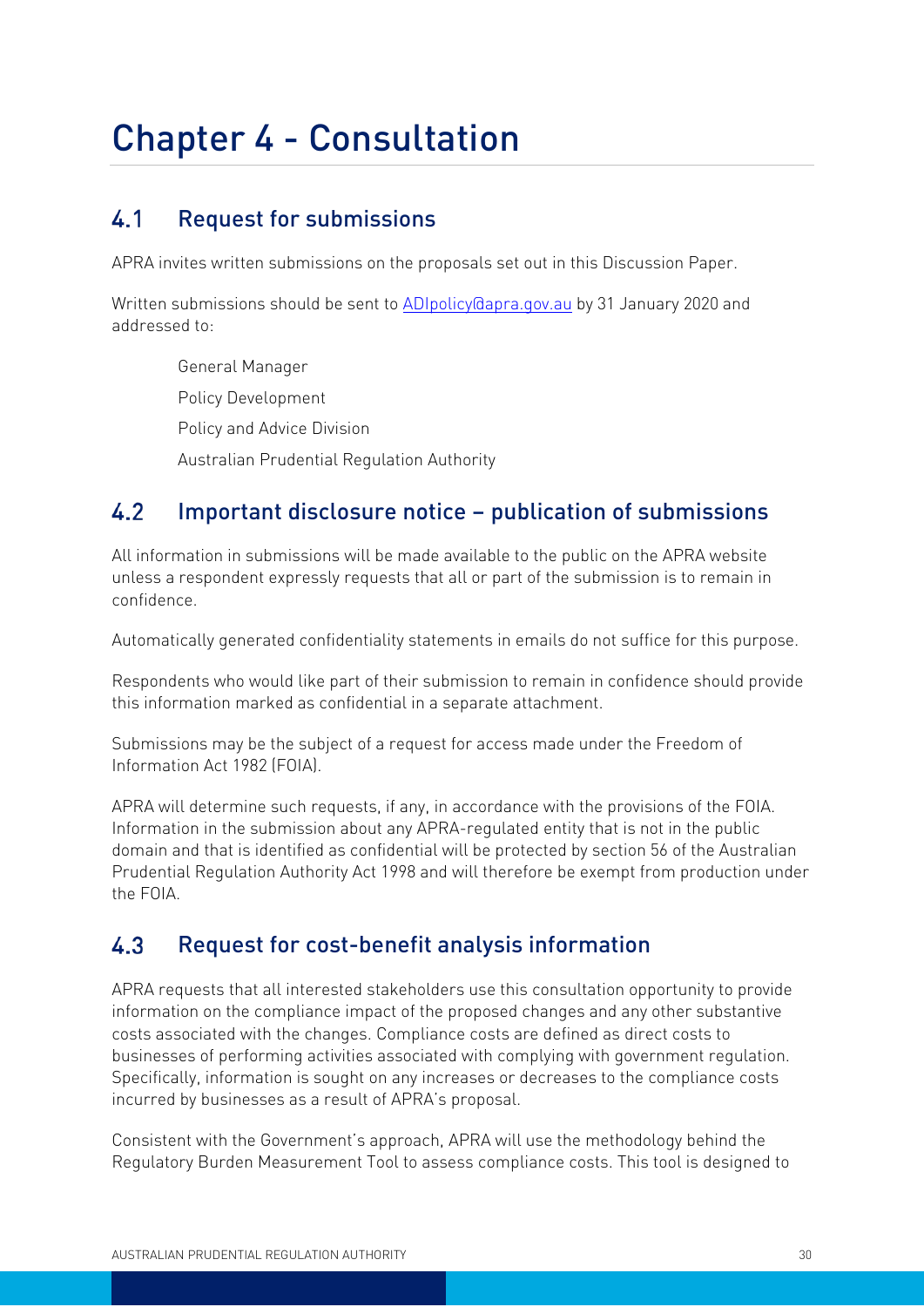capture the relevant costs in a structured way, including a separate assessment of upfront costs and ongoing costs. It is available at: [https://rbm.obpr.gov.au/home.aspx.](https://rbm.obpr.gov.au/home.aspx)

Respondents are requested to use this methodology to estimate costs to ensure that the data supplied to APRA can be aggregated and used in an industry-wide assessment. When submitting their cost assessment to APRA, respondents are asked to include any assumptions made and, where relevant, any limitations inherent in their assessment. Feedback should address the additional costs incurred as a result of complying with APRA's requirements, not activities that institutions would undertake regardless of regulatory requirements in their ordinary course of business.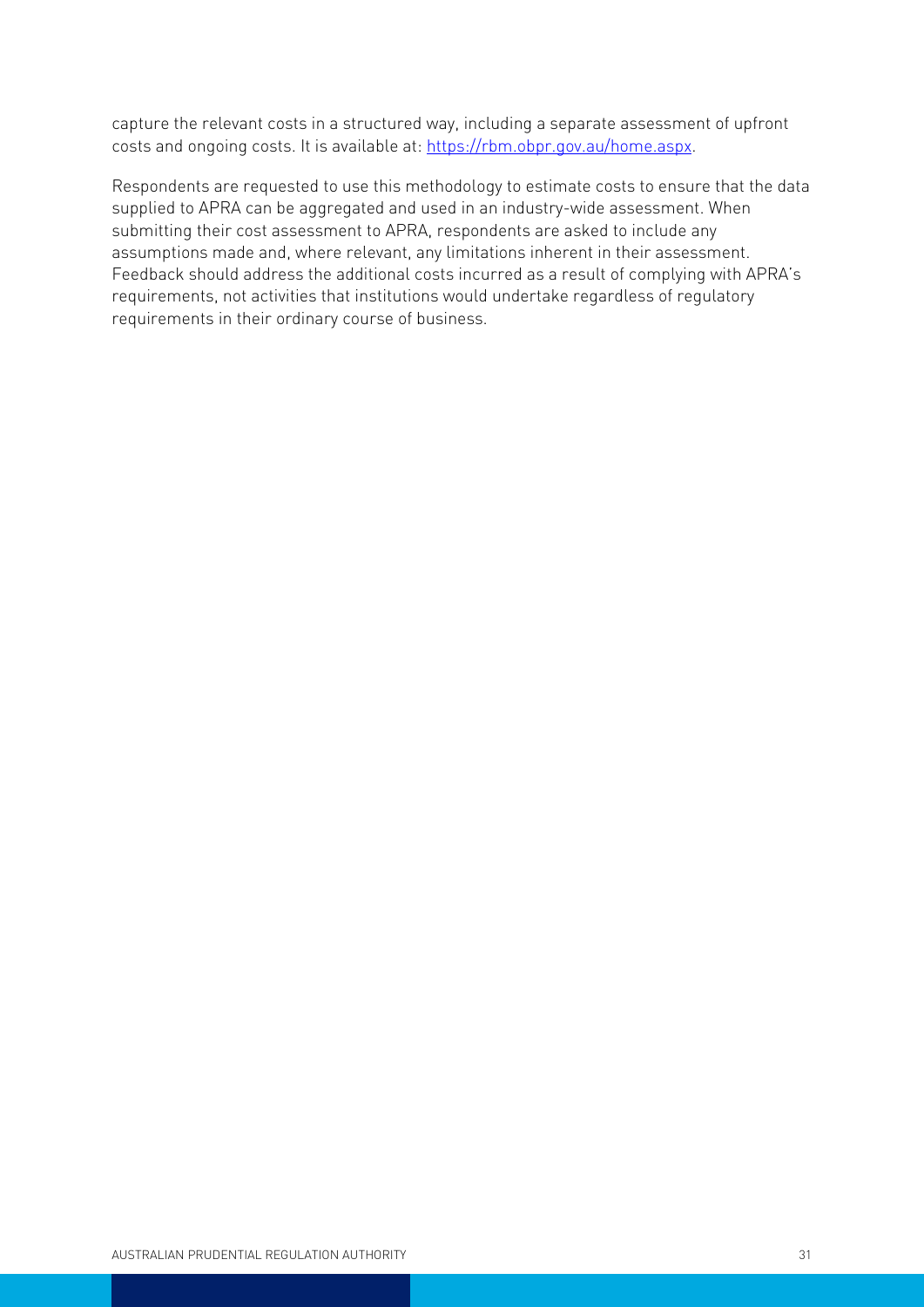# <span id="page-31-0"></span>Attachment A: Policy options and estimated comparative net benefits

Two policy options are discussed further below, together with a preliminary analysis of the costs and benefits of each. The analysis of costs associated with each option focuses on compliance costs, that is, the direct administrative, substantive (business) and financial costs incurred by ADIs in complying with government regulation. Indirect costs for ADIs and other stakeholders arising as a consequence of regulation (or not applying regulation) are also considered.

Any information provided in response to APRA's request for cost-benefit analysis information will be used by APRA to quantify the change in regulatory burden using the Regulatory Burden Measurement Tool, and inform calculations of the net benefits of the proposal.

| Option 1 | No change to the existing APS 111.                                                                                                                                                                                                                                                                                                                                                                                                                                                                            |
|----------|---------------------------------------------------------------------------------------------------------------------------------------------------------------------------------------------------------------------------------------------------------------------------------------------------------------------------------------------------------------------------------------------------------------------------------------------------------------------------------------------------------------|
| Option 2 | An update of APS 111 to amend the capital treatment, at Level 1, of equity<br>investments in ADIs and equivalent overseas deposit-taking institutions and their<br>subsidiaries, and insurance companies that are subsidiaries of the ADI; reflect<br>APRA's position on the Basel Committee standards, statements and quidance for<br>ADIs' equity investments in funds and TLAC holdings and capital arbitrage<br>transactions; and clarify and simplify some of the content in the Prudential<br>Standard. |

## Option 1 – No change to the existing APS 111

Under this option, ADIs would not incur any additional compliance costs.

However, aspects of APS 111 may remain unclear and open to interpretation, requiring an expanded suite of FAQs or ad hoc letters to clarify the Prudential Standard.

Peer group comparisons with banks in other jurisdictions may be more difficult since regulators in these jurisdictions are likely to take account of Basel standards, statements and guidance.

Whilst not related to compliance costs, the costs of maintaining the status quo (e.g. continuing the existing capital treatment of equity investments in banking and insurance subsidiaries) could well be high, and detrimental to Australian depositors, with the amount of Regulatory Capital likely overstated for domestic risks for ADIs with large concentrated exposures. The status quo would provide further incentive for an ADI to support these investments with debt, allowing the equity investment to be further levered, amplifying risks to Australian depositors.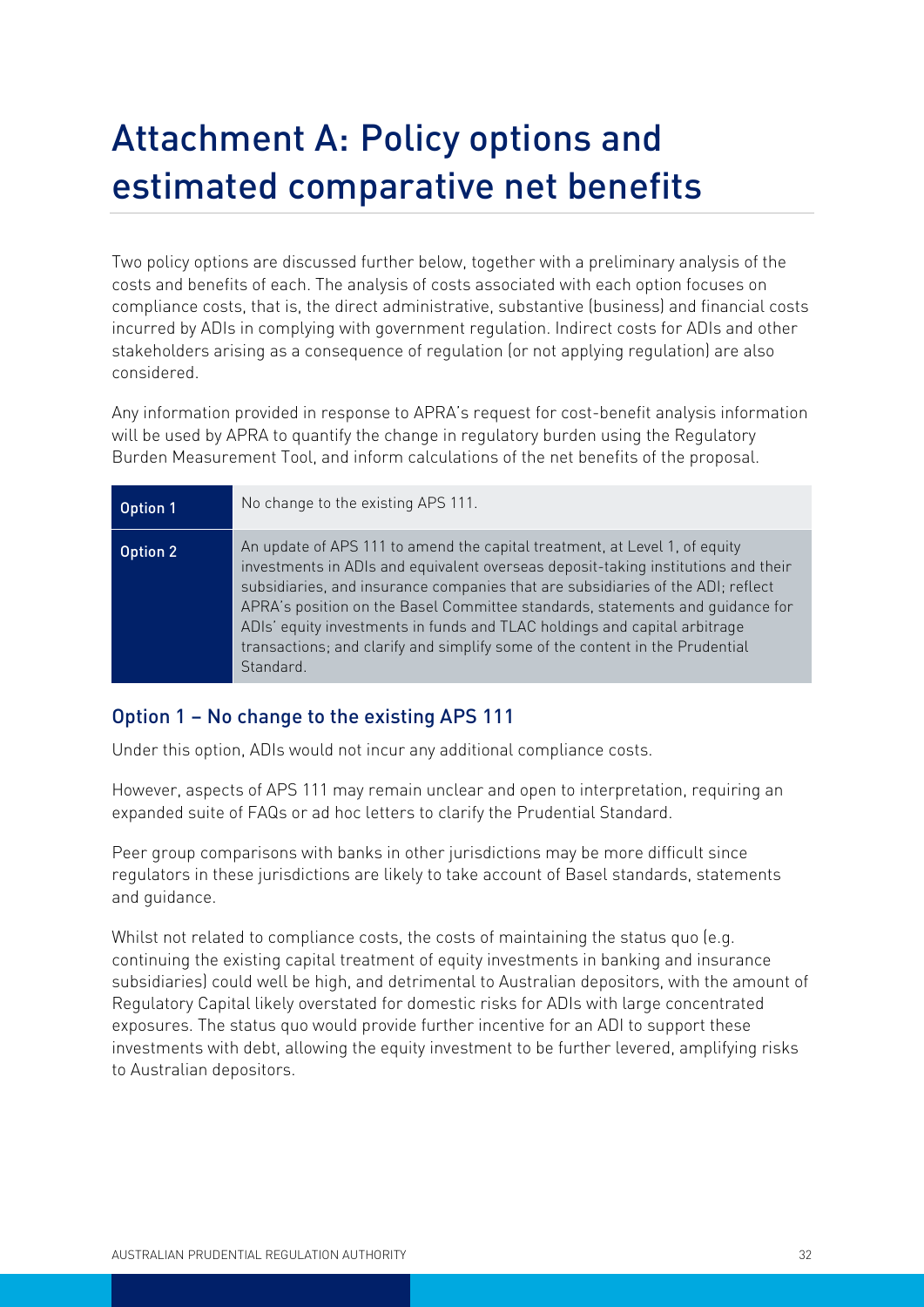## Option 2 – An update of APS 111

Under this option, ADIs would incur additional compliance costs.

The additional compliance costs under this option involve a one-off update to an ADI's policies and processes to reflect changes to the Prudential Standard. There are also legal costs of updating the documentation of capital instruments. Under this option, APRA envisages a start date of 1 January 2021 for the introduction of the reforms. APRA considers there would be sufficient notice of proposed prudential standard requirements to allow ADIs to undertake any necessary changes to their policies and processes and documentation.

APRA considers the costs of complying is not materially more burdensome for ADIs than the current costs of complying as this option does not involve any changes to ADIs' regulatory reporting requirements to APRA. ADIs already provide APRA with documentation associated with the issue of capital instruments and a statement of compliance. APRA considers there are no delay costs in relation to this option (e.g. expenses and loss of income incurred by an ADI through an application delay or an approval delay) as where the terms of a capital instrument depart from established precedent, an ADI is already required to consult with APRA on the eligibility of the instrument in advance of the issuance of the instrument, and provide APRA with all information and documentation it requires to assess the eligibility of the instrument.

Clarification of technical issues is being included in the Prudential Standard so there are no material extra costs expected. The Prudential Standard would be clearer and less open to interpretation. The proposed changes are expected to improve the transparency of capital instruments, and assist in their issuance.

This option also promotes certainty, and comparability which are key elements in the measurement and assessment of capital adequacy across all ADIs.

Peer group comparisons with banks in other jurisdictions is enhanced since regulators in these jurisdictions are also likely to take account of Basel standards, statements and guidance.

A benefit of the proposed changes to the capital treatment of equity investments in banking and insurance subsidiaries under Option 2 is that it mitigates domestic risks, reinforces 'unquestionably strong' capital targets at Level 1, and enhances financial stability. While costs associated with this particular proposal are capital costs and not regulatory costs (i.e. administrative, substantive compliance costs and delay costs), APRA's proposal does not change the aggregate amount of capital in the system for these investments; ADIs with small diversified exposures will hold less capital for the exposures and others with large concentrated exposures will hold more.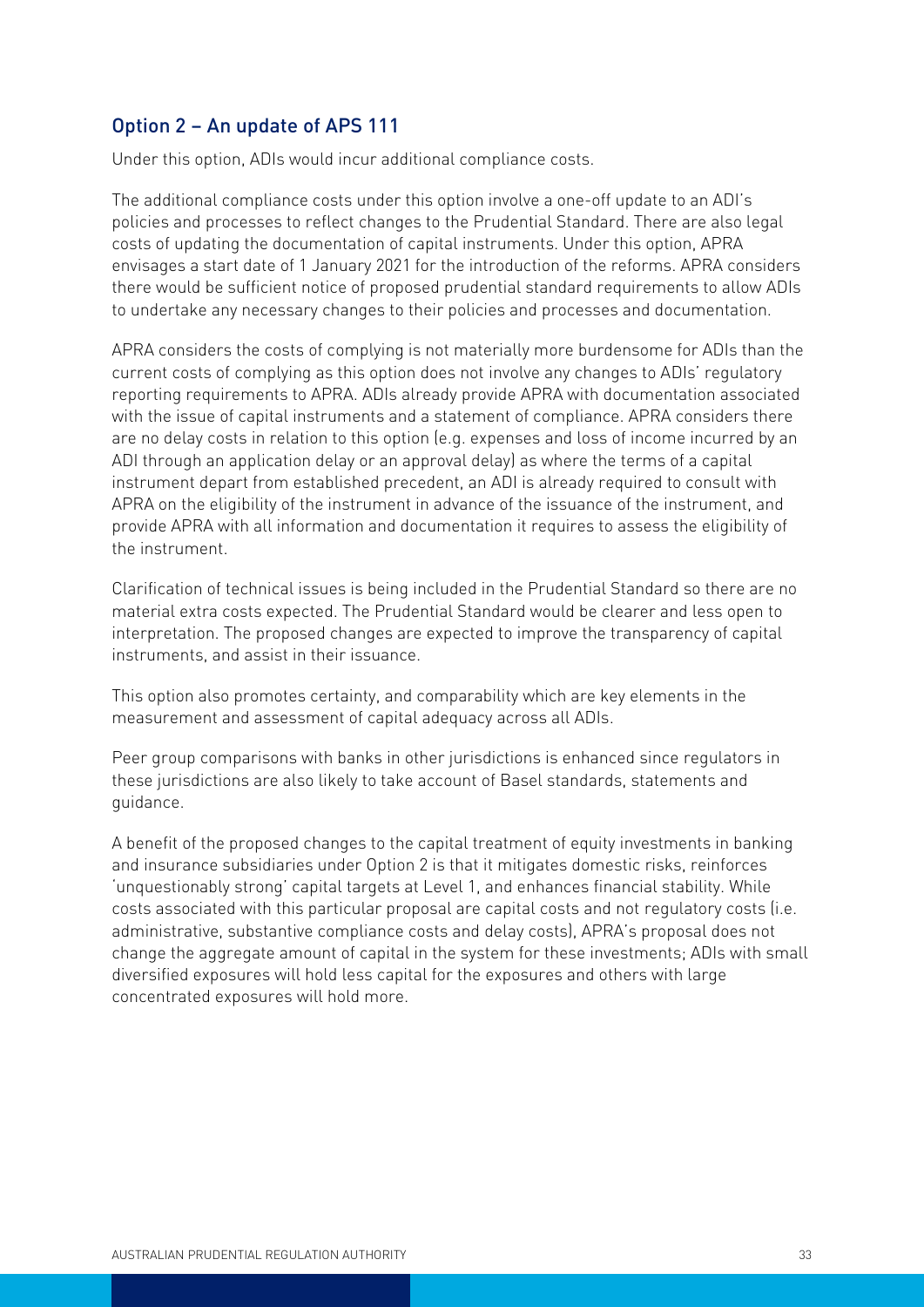ADIs will have a number of options in the way they choose to respond to the proposal to change the capital treatment of ADIs' investments in banking and insurance subsidiaries – in this regard restructuring is an option but not a requirement to comply with the proposal. How ADIs choose to respond to the proposal to change the capital treatment will also partly depend on where the RBNZ lands on its proposed capital reforms.

Removal of the use of SPVs and stapled security structures promote simple structures, and is not expected to materially affect the ability of ADIs to issue capital instruments. Existing capital instruments eligible for transition under the existing APS 111 will continue to be eligible for transition under the revised standard.

For these reasons, APRA is of the view that Option 2 provides the greatest net benefit.